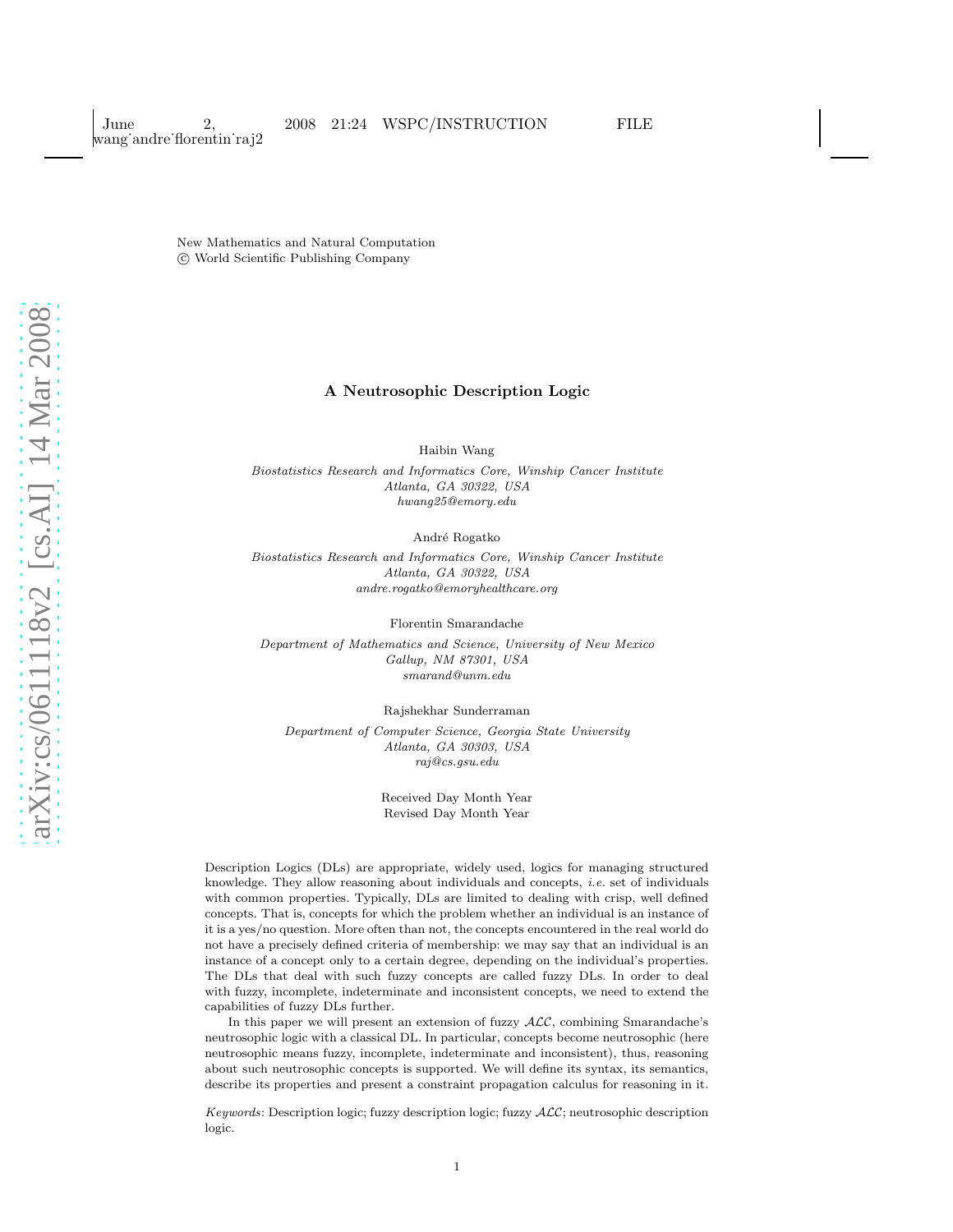# 1. Introduction

The modelling and reasoning with uncertainty and imprecision is an important research topic in the Artificial Intelligence community. Almost all the real world knowledge is imperfect. A lot of works have been carried out to extend existing knowledge-based systems to deal with such imperfect information, resulting in a number of concepts being investigated, a number of problems being identified and a number of solutions being developed  $1,2,3,4$  $1,2,3,4$  $1,2,3,4$  $1,2,3,4$  $1,2,3,4$  $1,2,3,4$ .

Description Logics (DLs) have been utilized in building a large amount of knowledge-based systems. DLs are a logical reconstruction of the so-called framebased knowledge representation languages, with the aim of providing a simple wellestablished Tarski-style declarative semantics to capture the meaning of the most popular features of structured representation of knowledge. A main point is that DLs are considered as to be attractive logics in knowledge based applications as they are a good compromise between expressive power and computational complexity.

Nowadays, a whole family of knowledge representation systems has been build using DLs, which differ with respect to their expressiveness, their complexity and the completeness of their algorithms, and they have been used for building a variety of applications  $5,6,7,8$  $5,6,7,8$  $5,6,7,8$  $5,6,7,8$  $5,6,7,8$  $5,6,7,8$  $5,6,7,8$ .

The classical DLs can only deal with crisp, well defined concepts. That is, concepts for which the problem whether an individual is an instance of it is a yes/no question. More often than not, the concepts encountered in the real world do not have a precisely defined criteria of membership. There are many works attempted to extend the DLs using fuzzy set theory  $9,10,11,12,13,14$  $9,10,11,12,13,14$  $9,10,11,12,13,14$  $9,10,11,12,13,14$  $9,10,11,12,13,14$  $9,10,11,12,13,14$  $9,10,11,12,13,14$  $9,10,11,12,13,14$  $9,10,11,12,13,14$  $9,10,11,12,13,14$ . These fuzzy DLs can only deal with fuzzy concepts but not incomplete, indeterminate, and inconsistent concepts (neutrosophic concepts). For example, "Good Person" is a neutrosophic concepts, in the sense that by different subjective opinions, the truth-membership degree of tom is good person is 0.6, and the falsity-membership degree of tom is good person is 0.6, which is inconsistent, or the truth- membership degree of tom is good person is 0.6, and the falsity-membership degree of tom is good person is 0.3, which is incomplete.

The set and logic that can model and reason with fuzzy, incomplete, indeterminate, and inconsistent information are called neutrosophic set and neutrosophic logic, respectively [15](#page-18-5),[16.](#page-18-6) In Smarandache's neutrosophic set theory,a neutrosophic set  $A$  defined on universe of discourse  $X$ , associates each element x in X with three membership functions: truth-membership function  $T_A(x)$ , indeterminacy-membership function  $I_A(x)$ , and falsity-membership function  $F_A(x)$ , where  $T_A(x)$ ,  $I_A(x)$ ,  $F_A(x)$  are real standard or non-standard subsets of  $]$ <sup>-</sup>0, 1<sup>+</sup>[, and  $T_A(x)$ ,  $I_A(x)$ ,  $F_A(x)$  are independent. For simplicity, in this paper, we will extend Straccia's fuzzy  $\text{DLs}$   $\frac{9,11}{9,11}$  $\frac{9,11}{9,11}$  $\frac{9,11}{9,11}$  $\frac{9,11}{9,11}$  $\frac{9,11}{9,11}$  with neutrosophic logic, called neutrosophic  $\text{DLs}$ , where we only use two components  $T_A(x)$  and  $F_A(x)$ , with  $T_A(x) \in [0,1], F_A(x) \in$  $[0, 1], 0 \leq T_A(x) + F_A(x) \leq 2$ . The neutrosophic DLs is based on the DL  $\mathcal{ALC}$ , a significant and expressive representative of the various DLs. This allows us to adapt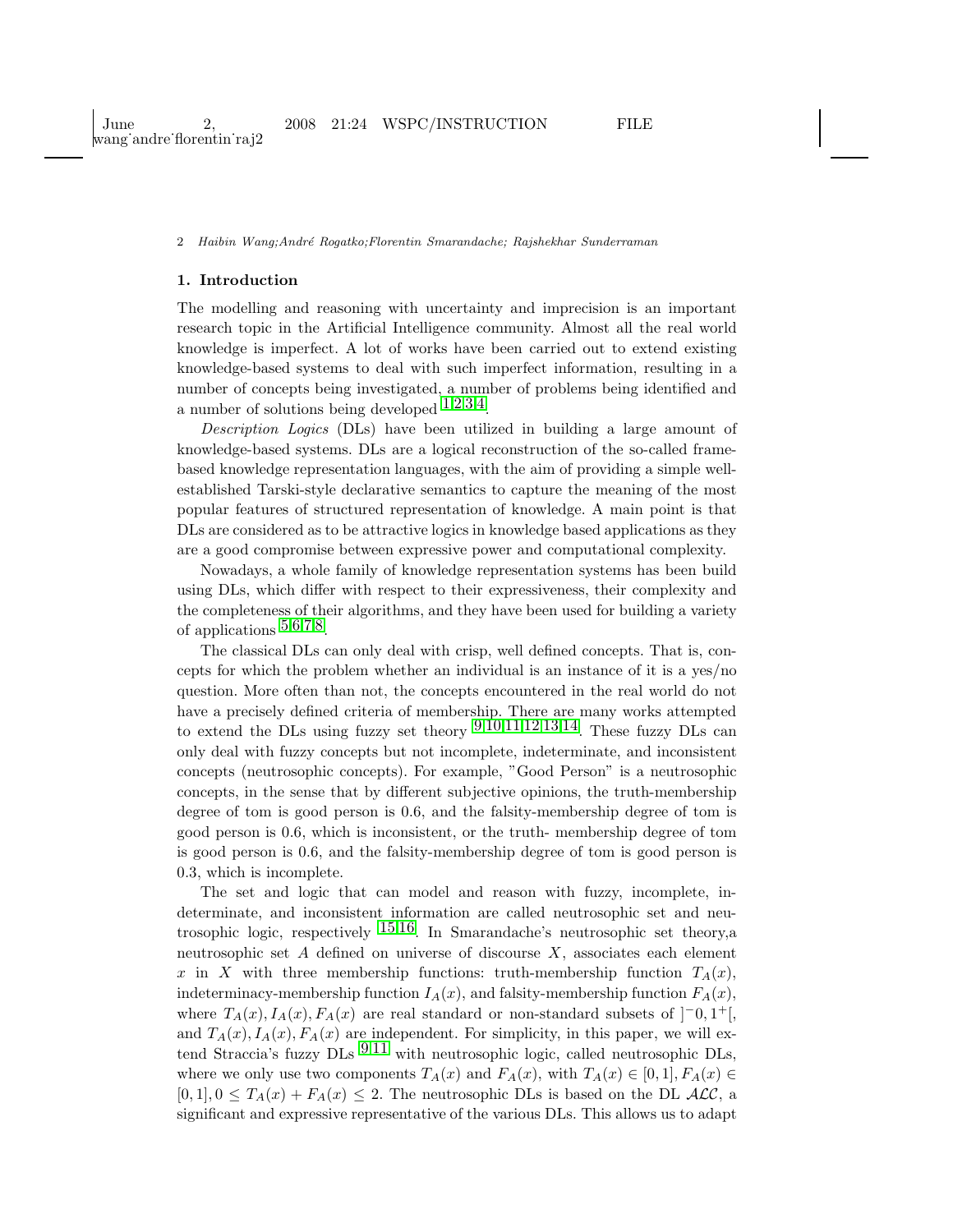June 2, 2008 21:24 WSPC/INSTRUCTION FILE wang˙andre˙florentin˙raj2

#### A Neutrosophic Description Logic 3

it easily to the different DLs presented in the literature. Another important point is that we will show that the additional expressive power has no impact from a computational complexity point of view. The neutrosophic  $\mathcal{ALC}$  is a strict generalization of fuzzy  $\mathcal{ALC}$ , in the sense that every fuzzy concept and fuzzy terminological axiom can be represented by a corresponding neutrosophic concept and neutrosophic terminological axiom, but not vice versa.

The rest of paper is organized as follows. In the following section we first introduce Straccia's  $\text{ALC}$ . In section 3 we extend  $\text{ALC}$  to the neutrosophic case and discuss some properties in Section 4, while in Section 5 we will present a constraint propagation calculus for reasoning in it. Section 6 concludes and proposes future work.

# 2. A Quick Look to Fuzzy ALC

We assume three alphabets of symbols, called *atomic concepts* (denoted by  $\hat{A}$ ), [a](#page-2-0)tomic roles (denoted by R) and individuals (denoted by a and b).  $^{\rm a}$ 

A concept (denoted by C or D) of the language  $\text{ALC}$  is built out of atomic concepts according to the following syntax rules:

| C,D |               | (top concept)                |
|-----|---------------|------------------------------|
|     |               | (bottom concept)             |
|     | Al            | (atomic concept)             |
|     | $C\sqcap D$   | (concept conjunction)        |
|     | $C \sqcup D$  | (concept disjunction)        |
|     | $\neg C$      | (concept negation)           |
|     | $\forall R.C$ | (universal quantification)   |
|     | $\exists R.C$ | (existential quantification) |

Fuzzy DL extends classical DL under the framework of Zadeh's fuzzy sets [17.](#page-18-7)A fuzzy set  $S$  with respect to an universe  $U$  is characterized by a membership function  $\mu_S : U \to [0, 1]$ , assigning an S-membership degree,  $\mu_S(u)$ , to each element u in U. In fuzzy DL,  $(i)$  a concept C, rather than being interpreted as a classical set, will be interpreted as a fuzzy set and, thus, concepts become fuzzy; and, consequently, (*ii*) the statement "*a* is C", *i.e.*  $C(a)$ , will have a truth-value in [0, 1] given by the degree of membership of being the individual  $a$  a member of the fuzzy set  $C$ .

# 2.1. Fuzzy Interpretation

A fuzzy interpretation is now a pair  $\mathcal{I} = (\Delta^{\mathcal{I}}, \cdot^{\mathcal{I}})$ , where  $\Delta^{\mathcal{I}}$  is, as for the crisp case, the *domain*, whereas  $\cdot^{\mathcal{I}}$  is an *interpretation function* mapping

<span id="page-2-0"></span><sup>a</sup>Through this work we assume that every metavariable has an optional subscript or superscript.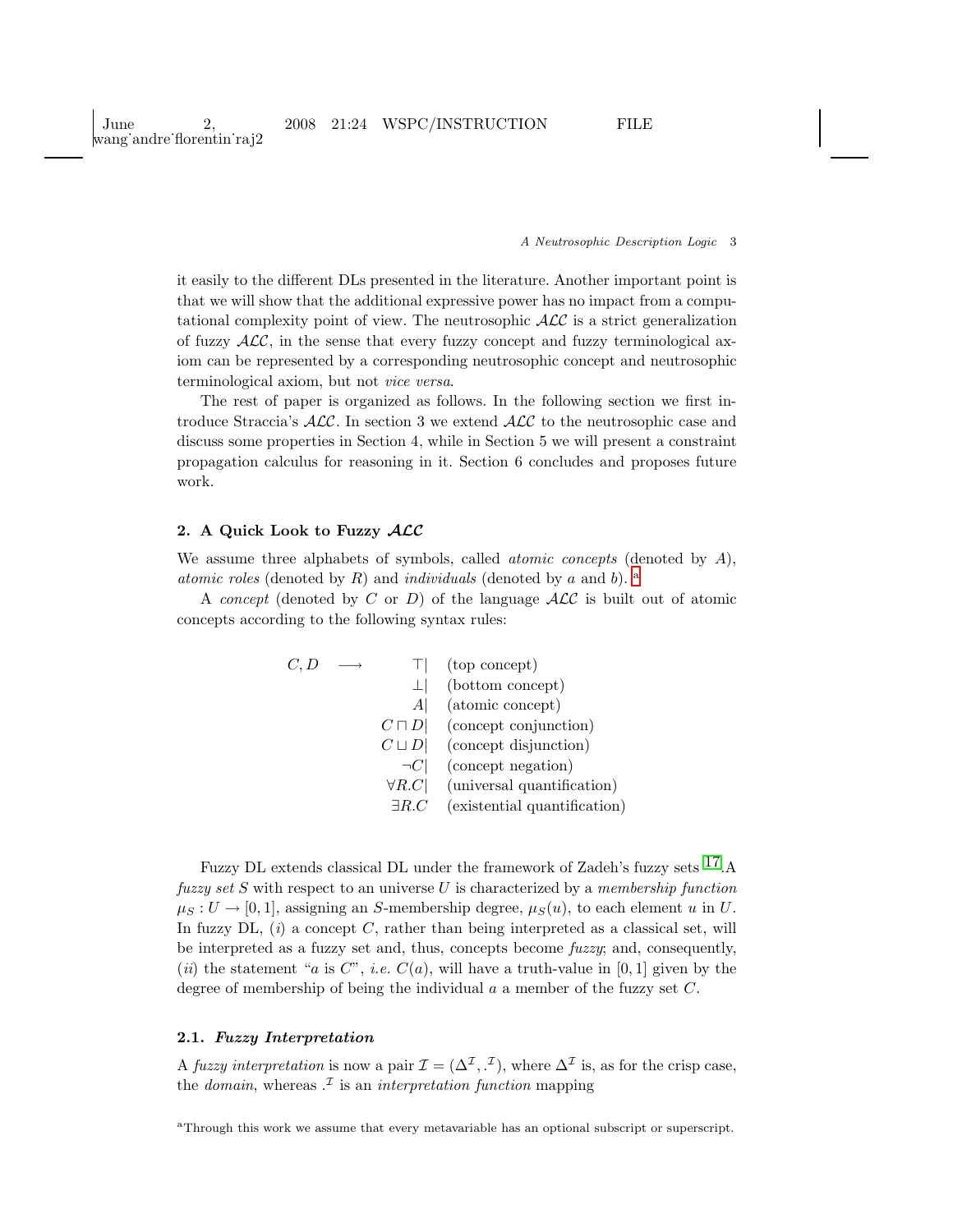- (1) individual as for the crisp case, *i.e.*  $a^{\mathcal{I}} \neq b^{\mathcal{I}}$ , if  $a \neq b$ ;
- (2) a concept C into a membership function  $C^{\mathcal{I}} : \Delta^{\mathcal{I}} \to [0,1];$
- (3) a role R into a membership function  $R^{\mathcal{I}} : \Delta^{\mathcal{I}} \times \Delta^{\mathcal{I}} \to [0, 1].$

If C is a concept then  $C^{I}$  will naturally be interpreted as the *membership degree* function of the fuzzy concept (set) C w.r.t. I, *i.e.* if  $d \in \Delta^{\mathcal{I}}$  is an object of the domain  $\Delta^{\mathcal{I}}$  then  $C^{\mathcal{I}}(d)$  gives us the degree of being the object d an element of the fuzzy concept  $C$  under the interpretation  $\mathcal{I}$ . Similarly for roles. Additionally, the interpretation function  $\cdot^{\mathcal{I}}$  has to satisfy the following equations: for all  $d \in \Delta^{\mathcal{I}}$ ,

$$
\begin{array}{rcl}\n\mathbf{T}^{\mathcal{I}}(d) & = & 1 \\
\mathbf{\perp}^{\mathcal{I}}(d) & = & 0 \\
(C \sqcap D)^{\mathcal{I}}(d) & = & \min\{C^{\mathcal{I}}(d), D^{\mathcal{I}}(d)\} \\
(C \sqcup D)^{\mathcal{I}}(d) & = & \max\{C^{\mathcal{I}}(d), D^{\mathcal{I}}(d)\} \\
(\neg C)^{\mathcal{I}}(d) & = & 1 - C^{\mathcal{I}}(d) \\
(\forall R.C)^{\mathcal{I}}(d) & = & \inf_{d' \in \Delta^{\mathcal{I}}} \{\max\{1 - R^{\mathcal{I}}(d, d'), C^{\mathcal{I}}(d')\}\} \\
(\exists R.C)^{\mathcal{I}}(d) & = & \sup_{d' \in \Delta^{\mathcal{I}}} \{\min\{R^{\mathcal{I}}(d, d'), C^{\mathcal{I}}(d')\}\}.\n\end{array}
$$

We will say that two concepts  $C$  and  $D$  are said to be *equivalent* (denoted by  $C \cong D$ ) when  $C^{\mathcal{I}} = D^{\mathcal{I}}$  for all interpretation  $\mathcal{I}$ . As for the crisp non fuzzy case, dual relationships between concepts hold: e.g.  $\top \cong \neg \bot$ ,  $(C \sqcap D) \cong \neg (\neg C \sqcup \neg D)$  and  $(\forall R.C) \cong \neg (\exists R.\neg C).$ 

### 2.2. Fuzzy Assertion

A fuzzy assertion (denoted by  $\psi$ ) is an expression having one of the following forms  $\langle \alpha \geq n \rangle$  or  $\langle \alpha \leq m \rangle$ , where  $\alpha$  is an ALC assertion,  $n \in (0,1]$  and  $m \in [0,1)$ . From a semantics point of view, a fuzzy assertion  $\langle \alpha \leq n \rangle$  constrains the truthvalue of  $\alpha$  to be less or equal to n (similarly for  $\geq$ ). Consequently, e.g.  $\langle$  (Video  $\Box$  **Example 1** = 0.8) states that video v1 is likely about basket. Formally, an interpretation I satisfies a fuzzy assertion  $\langle C(a) \geq n \rangle$  (resp.  $\langle R(a, b) \geq n \rangle$ ) iff  $C^{\mathcal{I}}(a^{\mathcal{I}}) \geq n$  (resp.  $R^{\mathcal{I}}(a^{\mathcal{I}}, b^{\mathcal{I}}) \geq n$ ). Similarly, an interpretation  $\mathcal{I}$  satisfies a fuzzy assertion  $\langle C(a) \leq n \rangle$  (resp.  $\langle R(a, b) \leq n \rangle$ ) iff  $C^{T}(a^{T}) \leq n$  (resp.  $R^{T}(a^{T}, b^{T}) \leq n$ ). Two fuzzy assertion  $\psi_1$  and  $\psi_2$  are said to be *equivalent* (denoted by  $\psi_1 \cong \psi_2$ ) iff they are satisfied by the same set of interpretations. An atomic fuzzy assertion is a fuzzy assertion involving an atomic assertion (assertion of the form  $A(a)$  or  $R(a, b)$ ).

#### 2.3. Fuzzy Terminological Axiom

From a syntax point of view, a *fuzzy terminological axiom* (denoted by  $\tilde{\tau}$  is either a fuzzy concept specialization or a fuzzy concept definition. A fuzzy concept special*ization* is an expression of the form  $A \prec C$ , where A is an atomic concept and C is a concept. On the other hand, a *fuzzy concept definition* is an expression of the form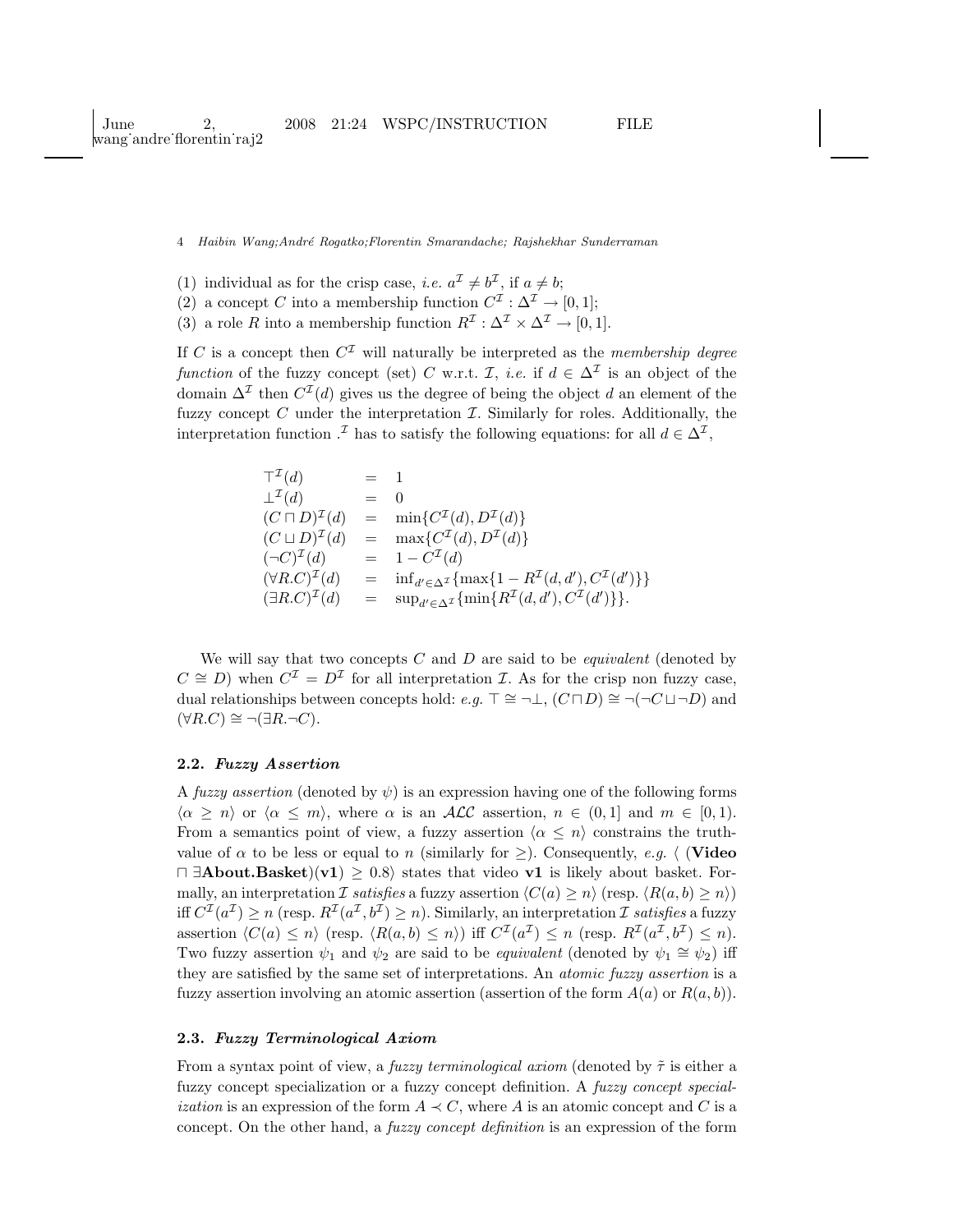$A \approx C$ , where A is an atomic concept and C is a concept. From a semantics point of view, a fuzzy interpretation  $\mathcal I$  satisfies a fuzzy concept specialization  $A \prec C$  iff

$$
\forall d \in \Delta^{\mathcal{I}}, A^{\mathcal{I}}(d) \le C^{\mathcal{I}}(d),\tag{2.1}
$$

whereas *I* satisfies a fuzzy concept definition  $A : \approx C$  iff

$$
\forall d \in \Delta^{\mathcal{I}}, A^{\mathcal{I}}(d) = C^{\mathcal{I}}(d). \tag{2.2}
$$

# 2.4. Fuzzy Knowlege Base, Fuzzy Entailment and Fuzzy Subsumption

A fuzzy knowledge base is a finite set of fuzzy assertions and fuzzy terminological axioms.  $\Sigma_A$  denotes the set of fuzzy assertions in  $\Sigma$ ,  $\Sigma_T$  denotes the set of fuzzy terminological axioms in  $\Sigma$  (the terminology), if  $\Sigma_T = \emptyset$  then  $\Sigma$  is purely assertional, and we will assume that a terminology  $\Sigma_T$  is such that no concept A appears more than once on the left hand side of a fuzzy terminological axiom  $\tilde{\tau} \in \Sigma_T$  and that no cyclic definitions are present in  $\Sigma_T$ .

An interpretation I satisfies (is a model of) a set of fuzzy  $\Sigma$  iff I satisfies each element of Σ. A fuzzy KB Σ fuzzy entails a fuzzy assertion  $\psi$  (denoted by  $\Sigma \models_f \psi$ ) iff every model of  $\Sigma$  also satisfies  $\psi$ .

Furthermore, let  $\Sigma_T$  be a terminology and let C, D be two concepts. We will say that D fuzzy subsumes C w.r.t.  $\Sigma_T$  (denoted by  $C \preceq_{\Sigma_T} D$ ) iff for every model  $\mathcal I$  of  $\Sigma_T$ ,  $\forall d \in \Delta^{\mathcal{I}}, C^{\mathcal{I}}(d) \leq D^{\mathcal{I}}(d)$  holds.

## 3. A Neutrosophic DL

Our neutrosophic extension directly relates to Smarandache's work on neutrosophic sets  $15,16$  $15,16$ . A neutrosophic set S defined on universe of discourse U, associates each element u in U with three membership functions: truth-membership function  $T_S(u)$ , indeterminacy-membership function  $I_S(u)$ , and falsity-membership function  $F_S(u)$ , where  $T_S(u)$ ,  $I_S(u)$ ,  $F_S(u)$  are real standard or non-standard subsets of  $]$ <sup>-0</sup>, 1<sup>+</sup>[, and  $T_S(u)$ ,  $I_S(u)$ ,  $F_S(u)$  are independent. For simplicity, here we only use two components  $T_S(u)$  and  $F_S(u)$ , with  $T_S(u) \in [0,1], F_S(u) \in [0,1], 0 \le T_S(u) + F_S(u) \le 2$ . It is easy to extend our method to include indeterminacy-membership function.  $T_S(u)$  gives us an estimation of degree of u belonging to U and  $F_S(u)$  gives us an estimation of degree of u not belonging to U.  $T_S(u) + F_S(u)$  can be 1 (just as in classical fuzzy sets theory). But it is not necessary. If  $T_S(u) + F_S(u) < 1$ , for all u in U, we say the set S is incomplete, if  $T_S(u) + F_S(u) > 1$ , for all u in U, we say the set S is inconsistent. According to Wang  $^{16}$ , the truth-membership function and falsity-membership function has to satisfy three restrictions: for all  $u \in U$  and for all neutrosophic sets  $S_1, S_2$  with respect to U

$$
T_{S_1 \cap S_2}(u) = \min\{T_{S_1}(u), T_{S_2}(u)\}, F_{S_1 \cap S_2}(u) = \max\{F_{S_1}(u), F_{S_2}(u)\}
$$
  

$$
T_{S_1 \cup S_2}(u) = \max\{T_{S_1}(u), T_{S_2}(u)\}, F_{S_1 \cup S_2}(u) = \min\{F_{S_1}(u), F_{S_2}(u)\}
$$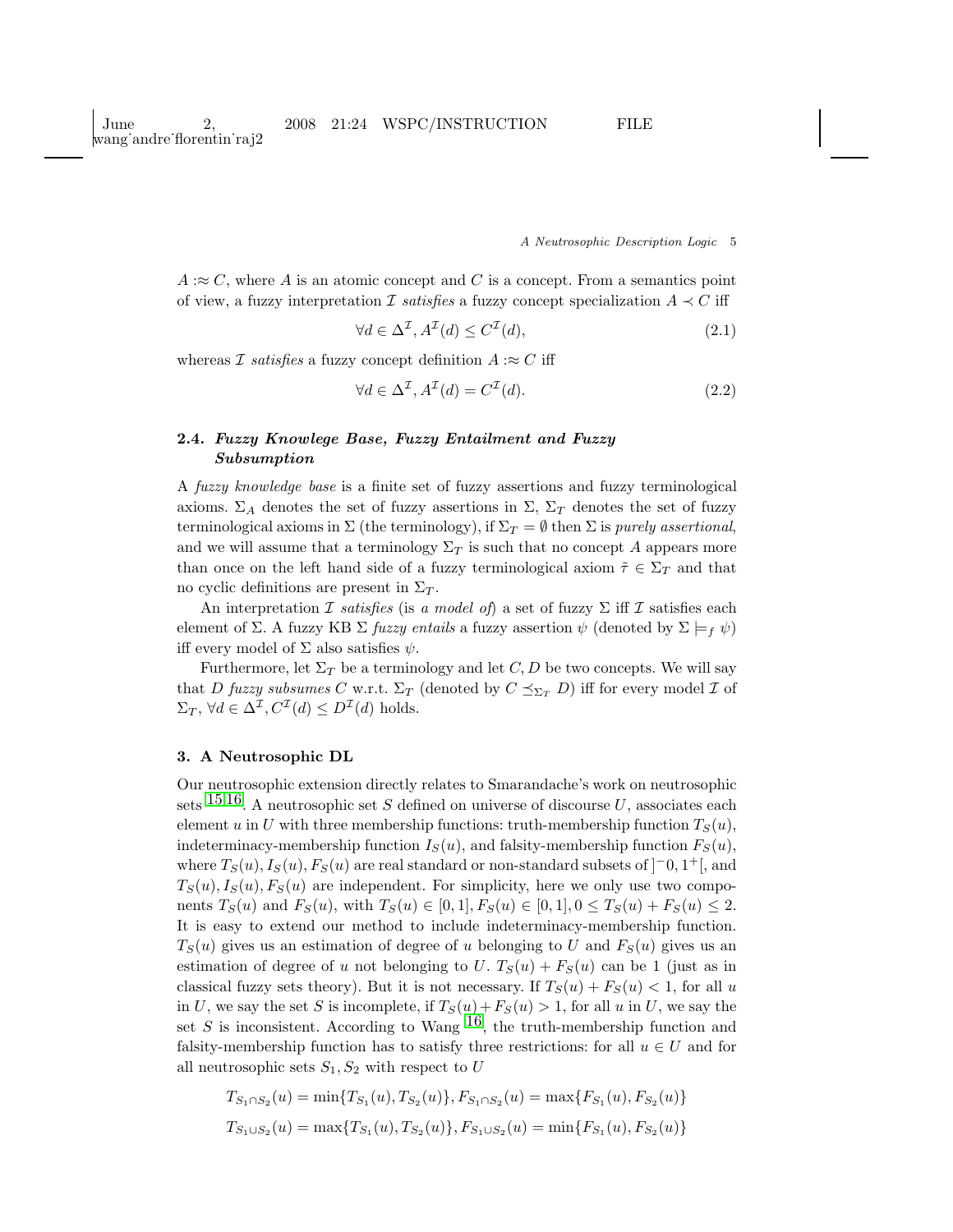$$
T_{\overline{S_1}}(u) = F_{S_1}(u), F_{\overline{S_1}}(u) = T_{S_1}(u),
$$

where  $\overline{S_1}$  is the complement of  $S_1$  in U. Wang <sup>[16](#page-18-6)</sup> gives the definition of N-norm and N-conorm of neutrosophic sets, min and max is only one of the choices. In general case, they may be the simplest and the best.

When we switch to neutrosophic logic, the notion of degree of truth-membership  $T_S(u)$  of an element  $u \in U$  w.r.t. the neutrosophic set S over U is regarded as the truth-value of the statement "u is  $S$ ", and the notion of degree of falsity-membership  $F_S(u)$  of an element  $u \in U$  w.r.t. the neutrosophic set S over U is regarded as the *falsity-value* of the statement "u is S". Accordingly, in our neutrosophic DL, (i) a concept C, rather than being interpreted as a fuzzy set, will be interpreted as a neutrosophic set and, thus, concepts become imprecise (fuzzy, incomplete, and inconsistent); and, consequently, (ii) the statement "a is  $C$ ", *i.e.*  $C(a)$  will have a truth-value in [0, 1] given by the degree of truth-membership of being the individual a a member of the neutrosophic set C and a falsity-value in  $[0, 1]$  given by the degree of falsity-membership of being the individual a not a member of the neutrosophic set C.

# 3.1. Neutrosophic Interpretation

A em neutrosophic interpretation is now a tuple  $\mathcal{I} = (\Delta^{\mathcal{I}}, \langle \cdot \rangle^{\mathcal{I}}, |\cdot|^t, |\cdot|^f),$  where  $\Delta^{\mathcal{I}}$ is, as for the fuzzy case, the domain, and

- (1)  $(\cdot)^{\mathcal{I}}$  is an *interpretation function* mapping
	- (a) individuals as for the fuzzy case, *i.e.*  $a^{\mathcal{I}} \neq b^{\mathcal{I}}$ , if  $a \neq b$ ;
	- (b) a concept C into a membership function  $C^{\mathcal{I}} : \Delta^{\mathcal{I}} \to [0,1] \times [0,1]$ ;
	- (c) a role R into a membership function  $R^{\mathcal{I}} : \Delta^{\mathcal{I}} \times \Delta^{\mathcal{I}} \to [0,1] \times [0,1].$
- (2)  $|\cdot|^t$  and  $|\cdot|^f$  are *neutrosophic valuation, i.e.*  $|\cdot|^t$  and  $|\cdot|^f$  map
	- (a) every atomic concept into a function from  $\Delta^{\mathcal{I}}$  to [0, 1];
	- (b) every atomic role into a function from  $\Delta^{\mathcal{I}} \times \Delta^{\mathcal{I}}$  to [0, 1].

If C is a concept then  $C^{I}$  will naturally be interpreted as a pair of membership functions  $\langle |C|^t, |C|^f \rangle$  of the neutrosophic concept (set) C w.r.t. I, *i.e.* if  $d \in \Delta^{\mathcal{I}}$ is an object of the domain  $\Delta^{\mathcal{I}}$  then  $C^{\mathcal{I}}(d)$  gives us the degree of being the object d an element of the neutrosophic concept C and the degree of being the object  $d$ not an element of the neutrosophic concept  $C$  under the interpretation  $\mathcal{I}$ . Similarly for roles. Additionally, the interpretation function  $(\cdot)^{\mathcal{I}}$  has to satisfy the following equations: for all  $d \in \Delta^{\mathcal{I}},$ 

Note that the semantics of  $\forall R.C$ 

$$
(\forall R.C)^{\mathcal{I}}(d) = \langle \inf_{d' \in \Delta^{\mathcal{I}}} \{ \max\{|R|^{f}(d, d'), |C|^{t}(d')\} \}, \sup_{d' \in \Delta^{\mathcal{I}}} \{ \min\{|R|^{t}(d, d'), |C|^{f}(d')\} \} \rangle (3.6)
$$

is the result of viewing  $\forall R.C$  as the open first order formula  $\forall y. \neg F_R(x, y) \lor F_C(y)$ , where the universal quantifier ∀ is viewed as a conjunction over the elements of the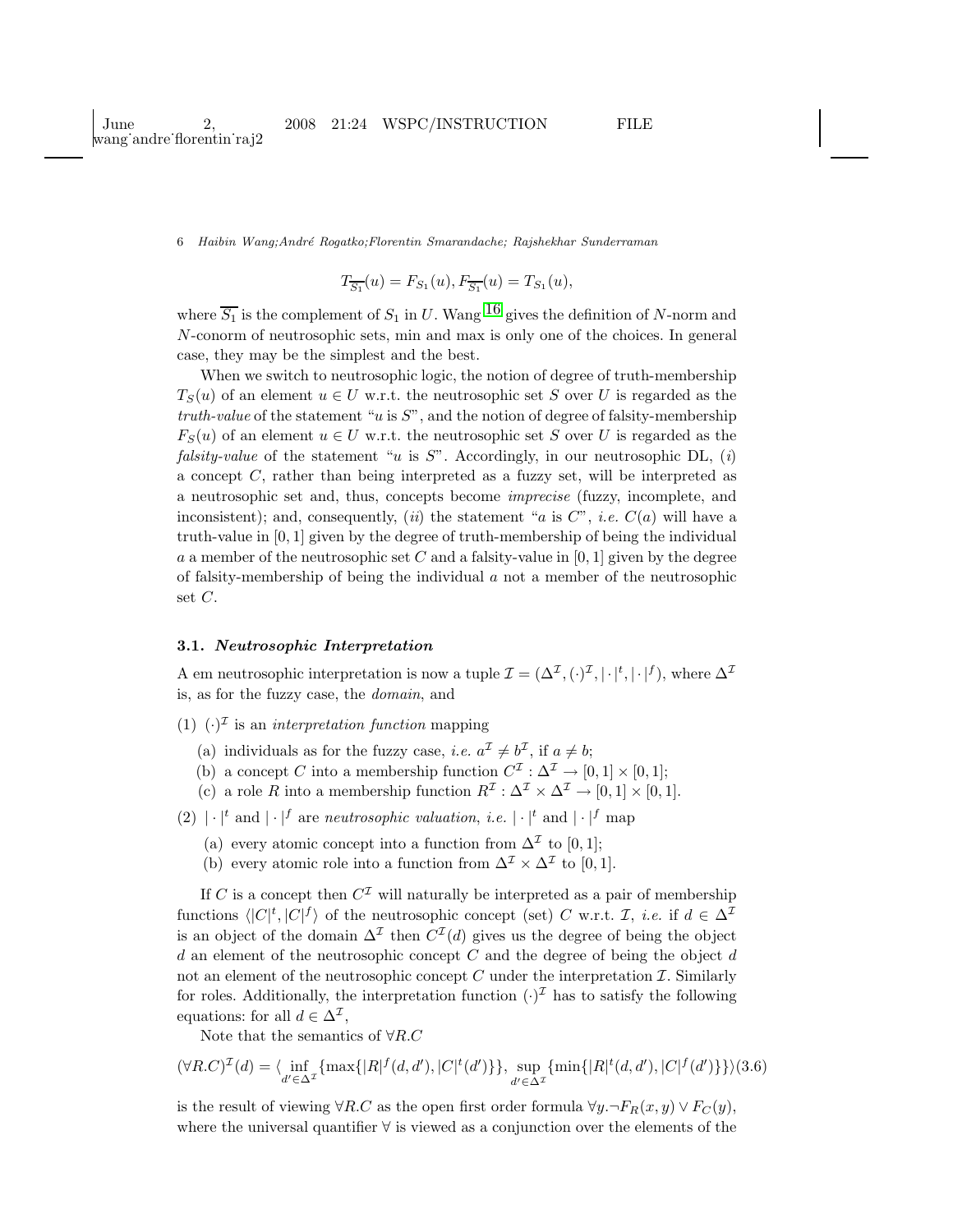| $\top^{\mathcal{I}}(d)$          | $=$     | $\langle 1,0 \rangle$                                                                                                                                                  |
|----------------------------------|---------|------------------------------------------------------------------------------------------------------------------------------------------------------------------------|
| $\perp^{\mathcal{I}}(d)$         | $=$ $-$ | $\langle 0,1 \rangle$                                                                                                                                                  |
| $(C\sqcap D)^{\mathcal{I}}(d)$   | $=$     | $\langle \min\{ C ^t(d),  D ^t(d)\}, \max\{ C ^f(d),  D ^f(d)\}\rangle$                                                                                                |
| $(C \sqcup D)^{\mathcal{I}}(d)$  | $=$     | $\langle \max\{ C ^t(d),  D ^t(d)\}, \min\{ C ^f(d),  D ^f(d)\}\rangle$                                                                                                |
| $(\neg C)^{\mathcal{I}}(d)$      |         | $= \langle  C ^{f}(d),  C ^{t} \rangle$                                                                                                                                |
| $(\forall R.C)^{\mathcal{I}}(d)$ | $=$     | $\langle \inf_{d' \in \Delta^{\mathcal{I}}} \{ \max\{ R ^{f}(d,d'), C ^{t}(d')\}\}, \sup_{d' \in \Delta^{\mathcal{I}}} \{ \min\{ R ^{t}(d,d'), C ^{f}(d')\}\} \rangle$ |
| $(\exists R.C)^{\mathcal{I}}(d)$ | $=$     | $\langle \sup_{d' \in \Delta^{\mathcal{I}}} {\min\{ R ^t(d, d'),  C ^t(d')\}}, \inf_{d' \in \Delta^{\mathcal{I}}} {\max\{ R ^f(d, d'),  C ^f(d')\}} \rangle$           |

domain. Similarly, the semantics of ∃R.C

$$
(\exists R.C)^{\mathcal{I}}(d) = \langle \sup_{d' \in \Delta^{\mathcal{I}}} \{ \min \{ |R|^t(d, d'), |C|^t(d') \} \}, \inf_{d' \in \Delta^{\mathcal{I}}} \{ \max \{ |R|^f(d, d'), |C|^f(d') \} \} \rangle (3.7)
$$

is the result of viewing  $\exists R.C$  as the open first order formula  $\exists y.F_R(x,y) \land F_C(y)$ and the existential quantifier ∃ is viewed as a disjunction over the elements of the domain. Moreover,  $|\cdot|^t$  and  $|\cdot|^f$  are extended to complex concepts as follows: for all  $d \in \Delta^{\mathcal{I}}$ 

| $ C \sqcap D ^t(d)$                  | $=$                                 | $\min\{ C ^t(d),  D ^t(d)\}\$                                               |
|--------------------------------------|-------------------------------------|-----------------------------------------------------------------------------|
| $ C \sqcap D ^{f}(d)$                | $=$                                 | $\max\{ C ^{f}(d), D ^{f}(d)\}\$                                            |
| $ C \sqcup D ^t(d)$                  | $\!\!\!=\!\!\!$                     | $\max\{ C ^t(d), D ^t(d)\}\$                                                |
| $ C \sqcup D ^{f}(d)$                | $=$                                 | $\min\{ C ^{f}(d), D ^{f}(d)\}\$                                            |
| $ \neg C ^t(d)$<br>$ \neg C ^{f}(d)$ |                                     | $=  C ^{f}(d)$<br>$=  C ^t(d)$                                              |
| $ \forall R.C ^t(d)$                 | $=$                                 | $\inf_{d' \in \Delta^{\mathcal{I}}} \{ \max\{  R(d, d') ^f,  C ^t(d) \} \}$ |
| $ \forall R.C ^{f}(d)$               | $\hspace*{0.4em} = \hspace*{0.4em}$ | $\sup_{d' \in \Delta^{\mathcal{I}}} \{\min\{ R(d, d') ^t,  C ^f(d)\}\}\$    |
| $ \exists R.C ^t(d)$                 | $=$                                 | $\sup_{d' \in \Delta^{\mathcal{I}}} \{\min\{ R(d, d') ^t,  C ^t(d)\}\}\$    |
| $ \exists R.C ^f(d)$                 | $=$                                 | $\inf_{d' \in \Delta^{\mathcal{I}}} \{ \max\{  R(d, d') ^f,  C ^f(d) \} \}$ |

We will say that two concepts  $C$  and  $D$  are said to be *equivalent* (denoted by  $C \cong^n D$ ) when  $C^{\mathcal{I}} = D^{\mathcal{I}}$  for all interpretation  $\mathcal{I}$ . As for the fuzzy case, dual relationships between concepts hold:  $e.g. \top \cong^n \neg \bot, (C \sqcap D) \cong^n \neg (\neg C \sqcup \neg D)$  and  $(\forall R.C) \cong^n \neg (\exists R.\neg C).$ 

### 3.2. Neutrosophic Assertion

A neutrosophic assertion (denoted by  $\varphi$ ) is an expression having one of the following form  $\langle \alpha : \geq n, \leq m \rangle$  or  $\langle \alpha : \leq n, \geq m \rangle$ , where  $\alpha$  is an ALC assertion,  $n \in [0, 1]$ and  $m \in [0,1]$ . From a semantics point of view, a neutrosophic assertion  $\langle \alpha : \geq$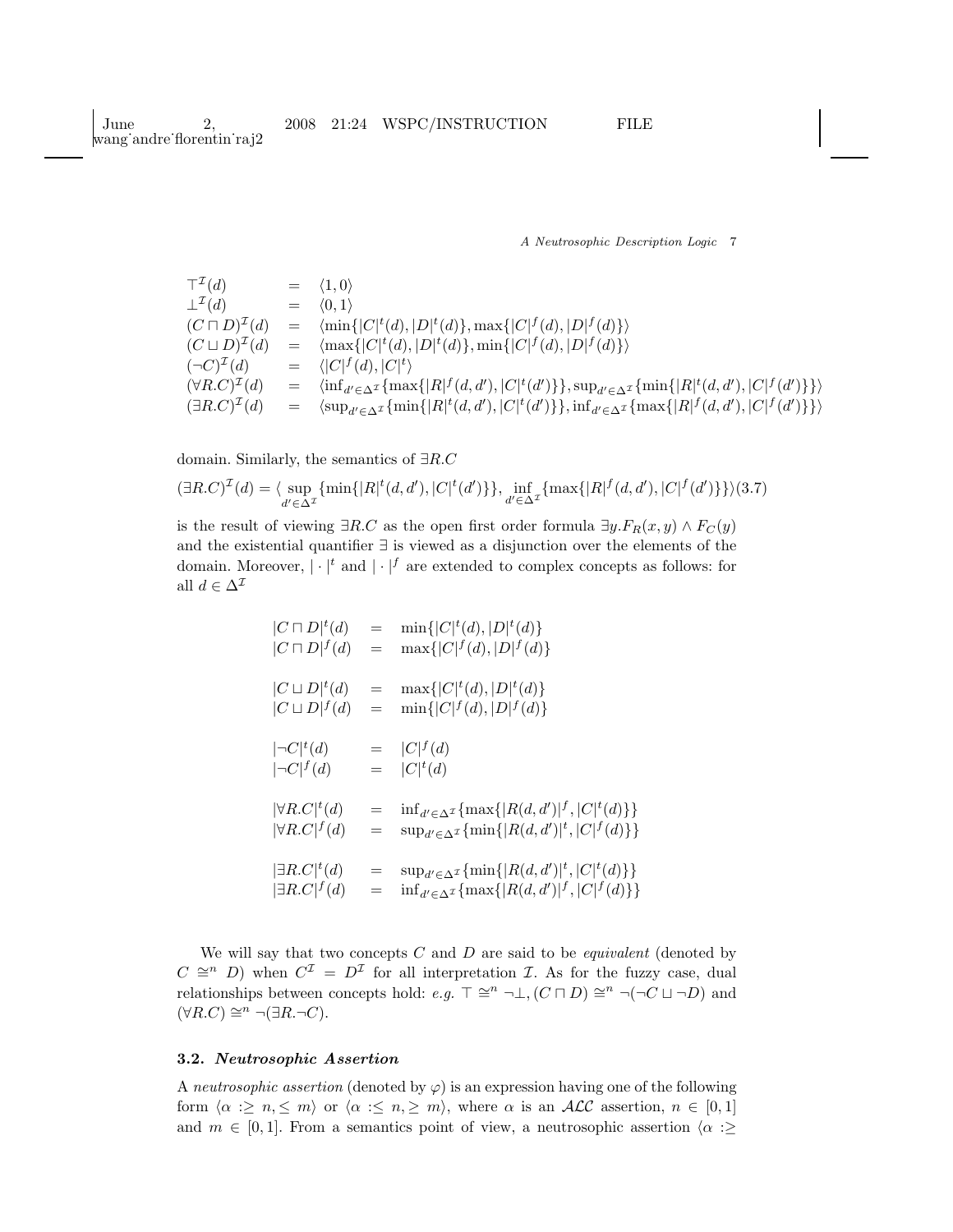$n, \leq m$  constrains the truth-value of  $\alpha$  to be greater or equal to n and falsityvalue of  $\alpha$  to be less or equal to m (similarly for  $\langle \alpha : \leq n, \geq m \rangle$ ). Consequently, e.g.  $\langle$ (Poll  $\sqcap \exists$ Support.War x)(p1) :≥ 0.8, ≤ 0.1) states that poll p1 is close to support War  $\mathbf x$ . Formally, an interpretation  $\mathcal I$  satisfies a neutrosophic assertion  $\langle \alpha : \geq n, \leq m \rangle$  (resp.  $\langle R(a, b) : \geq n, \leq m \rangle$ ) iff  $|C|^t(a^{\mathcal{I}}) \geq n$  and  $|C|^f(a^{\mathcal{I}}) \leq m$  (resp.  $|R|^t(a^{\mathcal{I}},b^{\mathcal{I}}) \geq n$  and  $|R|^f(a^{\mathcal{I}},b^{\mathcal{I}}) \leq m$ ). Similarly, an interpretation  $\mathcal{I}$  satisfies a neutrosophic assertion  $\langle \alpha : \leq n, \geq m \rangle$  (resp.  $\langle R(a, b) : \leq n, \geq m \rangle$ ) iff  $|C|^t(a^{\mathcal{I}}) \leq n$  and  $|C|^f(a^{\mathcal{I}}) \geq m$  (resp.  $|R|^t(a^{\mathcal{I}}, b^{\mathcal{I}}) \leq n$  and  $|R|^f(a^{\mathcal{I}}, b^{\mathcal{I}}) \geq m$ ). Two fuzzy assertion  $\varphi_1$ and  $\varphi_2$  are said to be *equivalent* (denoted by  $\varphi_1 \cong^n \varphi_2$ ) iff they are satisfied by the same set of interpretations. Notice that  $\langle \neg C(a) : \geq n, \leq m \rangle \cong^n \langle C(a) : \leq m, \geq n \rangle$ and  $\langle \neg C(a) : \leq n, \geq m \rangle \cong^{n} \langle C(a) : \geq m, \leq n \rangle$ . An atomic neutrosophic assertion is a neutrosophic assertion involving an atomic assertion.

#### 3.3. Neutrosophic Terminological Axiom

Neutrosophic terminological axioms we will consider are a natural extension of fuzzy terminological axioms to the neutrosophic case. From a syntax point of view, a neutrosophic terminological axiom (denoted by  $\hat{\tau}$ ) is either a neutrosophic concept specialization or a neutrosophic concept definition. A neutrosophic concept special*ization* is an expression of the form  $A \prec^n C$ , where A is an atomic concept and C is a concept. On the other hand, a neutrosophic concept definition is an expression of the form  $A : \approx^n C$ , where A is an atomic concept and C is a concept. From a semantics point of view, we consider the natural extension of fuzzy set to the neutrosophic case  $^{15,16}$  $^{15,16}$  $^{15,16}$ . A neutrosophic interpretation  $\mathcal I$  satisfies a neutrosophic concept specialization  $A \prec^n C$  iff

$$
\forall d \in \Delta^{\mathcal{I}}, |A|^t(d) \le |C|^t(d), |A|^f(d) \ge |C|^f(d), \tag{3.8}
$$

whereas *I* satisfies a neutrosophic concept definition  $A : \approx^n C$  iff

$$
\forall d \in \Delta^{\mathcal{I}}, |A|^t(d) = |C|^t(d), |A|^f(d) = |C|^f(d). \tag{3.9}
$$

# 3.4. Neutrosophic Knowledge Base, Neutrosophic Entailment and Neutrosophic Subsumption

A neutrosophic knowledge base is a finite set of neutrosophic assertions and neutrosophic terminological axioms. As for the fuzzy case, with  $\Sigma_A$  we will denote the set of neutrosophic assertions in  $\Sigma$ , with  $\Sigma_T$  we will denote the set of neutrosophic terminological axioms in  $\Sigma$  (the terminology), if  $\Sigma_T = \emptyset$  then  $\Sigma$  is purely assertional, and we will assume that a terminology  $\Sigma_T$  is such that no concept A appears more than once on the left hand side of a neutrosophic terminological axiom  $\hat{\tau} \in \Sigma_T$  and that no cyclic definitions are present in  $\Sigma_T$ .

An interpretation I satisfies (is a model of) a neutrosophic  $\Sigma$  iff I satisfies each element of  $\Sigma$ . A neutrosophic KB  $\Sigma$  neutrosophically entails a neutrosophic assertion  $\varphi$  (denoted by  $\Sigma \models^n \varphi$ ) iff every model of  $\Sigma$  also satisfies  $\varphi$ .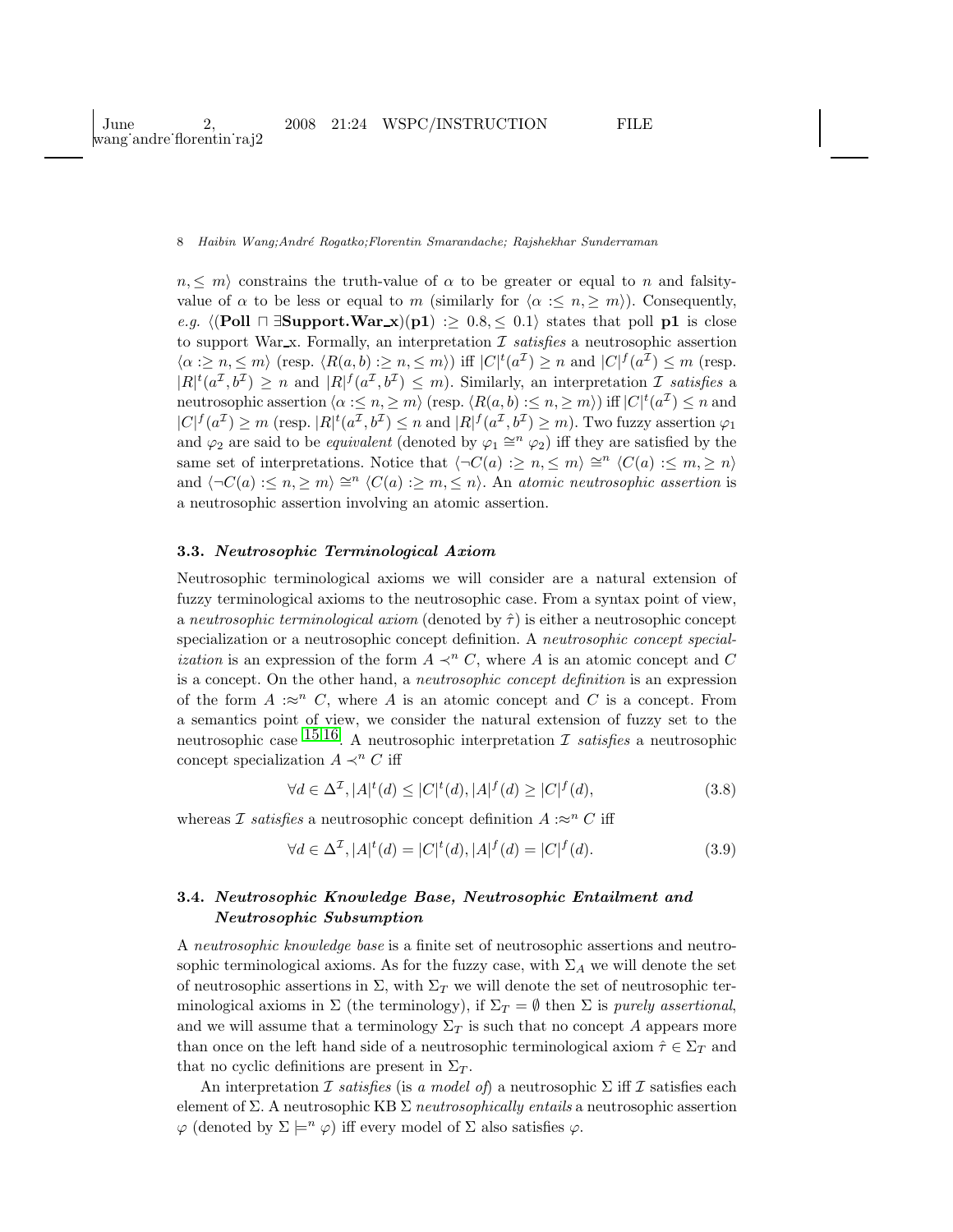Furthermore, let  $\Sigma_T$  be a terminology and let C, D be two concepts. We will say that D neutrosophically subsumes C w.r.t.  $\Sigma_T$  (denoted by  $C \preceq^n_{\Sigma_T} D$ ) iff for every model *I* of  $\Sigma_T$ ,  $\forall d \in \Delta^{\mathcal{I}}$ ,  $|C|^t(d) \leq |D|^t(d)$  and  $|C|^f(d) \geq |D|^f(d)$  holds.

Finally, given a neutrosophic KB  $\Sigma$  and an assertion  $\alpha$ , we define the *greatest lower bound* of  $\alpha$  w.r.t.  $\Sigma$  (denoted by  $\text{qlb}(\Sigma, \alpha)$ ) to be  $\langle \text{sup}\{n : \Sigma \models^n \langle \alpha : \Sigma n, \leq \Sigma n\} \rangle$  $m\},\inf\{m : \Sigma \models^n \langle \alpha : \geq n, \leq m \rangle\}\)$ . Similarly, we define the least upper bound of  $\alpha$  with respect to  $\Sigma$  (denoted by  $lub(\Sigma, \alpha)$ ) to be  $\langle \inf\{n : \Sigma \models^n \langle \alpha : \leq n, \geq \} \rangle$  $m\}$ , sup $\{m : \Sigma \models^n \langle \alpha : \leq n, \geq m \rangle\}$  (sup  $\emptyset = 0$ , inf  $\emptyset = 1$ ). Determing the *lub* and the glb is called the Best Truth-Value Bound (BTVB) problem.

# 4. Some Properties

In this section, we discuss some properties of our neutrosophic  $ALC$ .

### 4.1. Concept Equivalence

The first ones are straightforward:  $\neg \top \approx^n \bot, C \sqcap \top \approx^n C, C \sqcup \top \approx^n \top, C \sqcap \bot \approx^n$  $\bot, C \sqcup \bot \approx^n C, \neg\neg C \approx^n C, \neg(C \sqcap D) \approx^n \neg C \sqcup \neg D, \neg(C \sqcup D) \approx^n \neg C \sqcap \neg D, C_1 \sqcap$  $(C_2 \sqcup C_3) \approx^n (C_1 \sqcap C_2) \sqcup (C_1 \sqcap C_3)$  and  $C_1 \sqcup (C_2 \sqcap C_3) \approx^n (C_1 \sqcup C_2) \sqcap (C_1 \sqcup C_3)$ . For concepts involving roles, we have  $\forall R.C \approx^n \neg \exists R.\neg C, \forall R.\top \approx^n \top, \exists R.\bot \approx^n \bot$ and  $(\forall R.C) \sqcap (\forall R.D) \approx^n \forall R.(C \sqcap D)$ . Please note that we do not have  $C \sqcap \neq$  $C \approx^n \bot$ , nor we have  $C \sqcup \neg C \approx^n \top$  and, thus,  $(\exists R.C) \sqcap (\forall R.\neg C) \approx^n \bot$  and  $(\exists R.C) \sqcup (\forall R.\neg C) \approx^n \top$  do not hold.

# 4.2. Entailment Relation

Of course,  $\Sigma \models^n \langle \alpha : \geq n, \leq m \rangle$  iff  $glb(\Sigma, \alpha) = \langle f, g \rangle$  with  $f \geq n$  and  $g \leq m$ , and similarly  $\Sigma \models^n \langle \alpha : \leq n, \geq m \rangle$  iff  $lub(\Sigma, \alpha) = \langle f, g \rangle$  with  $f \leq n$  and  $g \geq m$ . Concerning roles, note that  $\Sigma \models^n \langle R(a, b) : \geq n, \leq m \rangle$  iff  $\langle R(a, b) : \geq f, \leq g \rangle \in \Sigma$ with  $f \geq n$  and  $g \leq m$ . Therefore,

$$
glb(\Sigma, R(a, b)) = \langle \max\{n : \langle R(a, b) : \ge n, \le m \rangle \in \Sigma\},\
$$

$$
\min\{m : \langle R(a, b) : \ge n, \le m \rangle \in \Sigma\} \rangle
$$
(4.10)

while the same is not true for the  $\langle R(a, b) : \leq n, \geq m$  case. While  $\langle R(a, b) : \leq f, \geq n \rangle$  $g \in \Sigma$  and  $f \le n, g \ge m$  imply  $\Sigma \models^n \langle R(a, b) : \le n, \ge m \rangle$ , the converse is false (e.g.  $\{\langle \forall R.A(a) :\geq 1, \leq 0 \rangle, \langle A(b) :\leq 0, \geq 1 \rangle\} \models^n \langle R(a, b) :\leq 0, \geq 1 \rangle).$ 

Furthermore, from  $\Sigma \models^n \langle C(a) : \leq n, \geq m \rangle$  iff  $\Sigma \models^n \langle \neg C(a) : \geq m, \leq n \rangle$ , it follows  $lub(\Sigma, C(a)) = \langle f, g \rangle$  iff  $glb(\Sigma, \neg C(a)) = \langle g, f \rangle$ . Therefore, lub can be determined through glb (and vice versa). The same reduction to glb does not hold for  $lub(\Sigma, R(a, b))$  as  $\neg R(a, b)$  is not an expression of our language.

Modus ponens on concepts is supported: if  $n > g$  and  $m < f$  then  $\{C(a) : \geq g\}$  $n, \leq m \rangle, \langle (\neg C \sqcup D)(a) : \geq f, \leq g \rangle \models^{n} D(a) : \geq f, \leq g \rangle$  holds.

Modus ponens on roles is supported: if  $n > g$  and  $m < f$  then  $\{R(a, b) : \geq g\}$  $n, \leq m$ ,  $\forall R.D(a) \geq f, \leq g$ }  $\models^n \langle D(b) \geq f, \leq g \rangle$  and  $\{\forall R.C(a) \geq n, \leq g\}$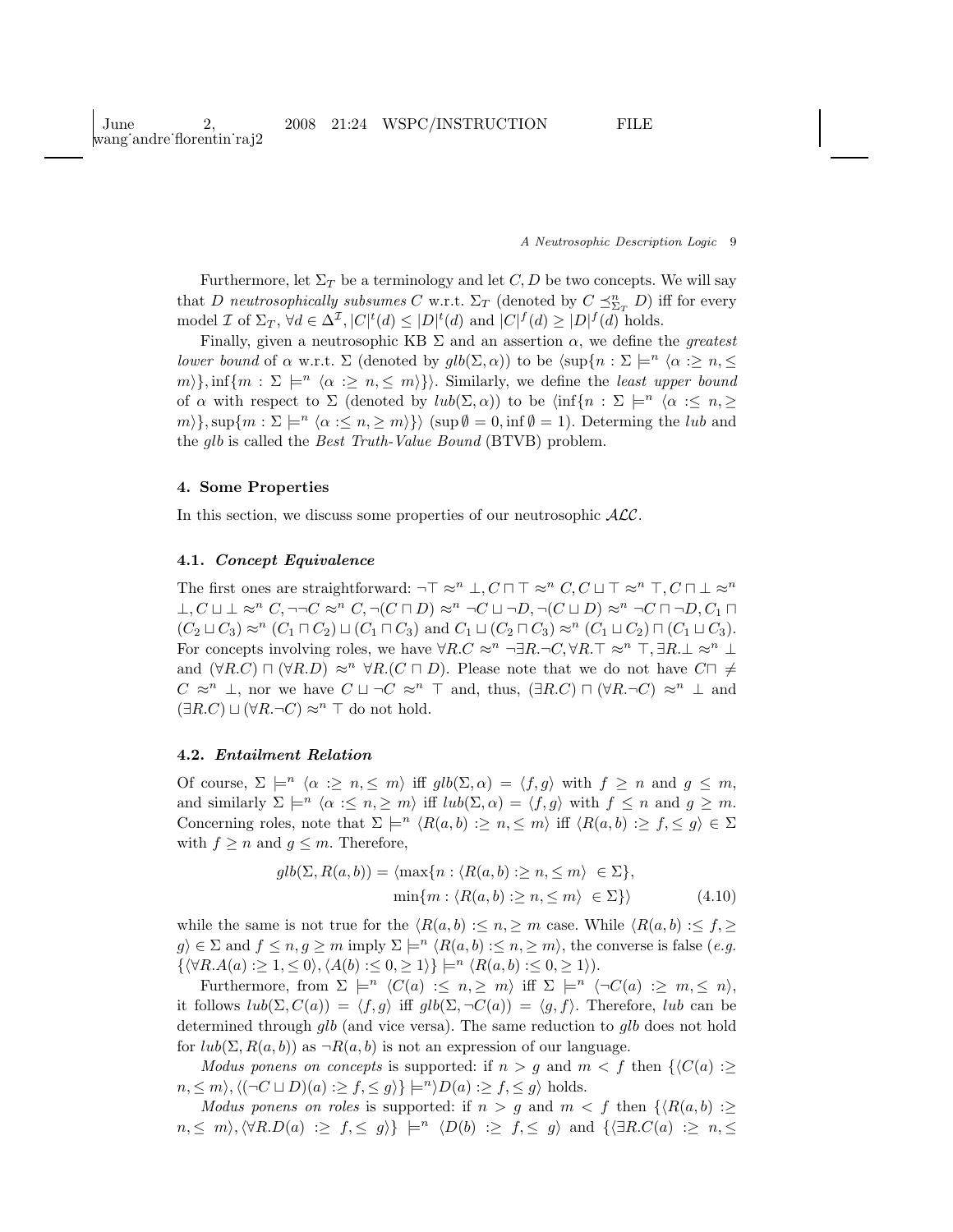$m\setminus\langle \forall R.D(a) :\geq f, \leq g \rangle$   $\models^{n} \langle \exists R.(C \sqcap D)(a) :\geq \min\{n, f\}, \leq \max\{m, g\} \rangle$  hold. Moreover,  $\{\forall R.C(a) : \geq n, \leq m\}, \forall R.D(a) : \geq f, \leq g\} \models^n \langle \forall (R.C \sqcap D))(a) : \geq$  $\min\{n, f\}, \leq \max\{m, g\}$  holds.

Modus ponens on specialization is supported. The following degree bounds propagation through a taxonomy is supported. If  $C \preceq_{\Sigma}^{n} D$  then  $(i) \Sigma \cup \{ \langle C(a) : \geq n, \leq \}$  $m\} \models^n \langle D(a) : \geq n, \leq m \rangle$ ; and (ii)  $\Sigma \cup \{ \langle D(a) : \leq n, \geq m \rangle \} \models^n \langle C(a) : \leq n, \geq m \rangle$ hold.

# 4.3. Soundness and Completeness of the Semantics

Our neutrosophic semantics is sound and complete w.r.t. fuzzy semantics. First we must note that the neutrosophic  $\mathcal{ALC}$  is a strict generalization of fuzzy  $\mathcal{ALC}$ , in the sense that every fuzzy concept and fuzzy terminological axiom can be represented by a corresponding neutrosophic concept and neutrosophic terminological axiom, but not vice versa. It is easy to verify that,

Proposition 4.1. A classical fuzzy  $\text{ALC}$  can be simulated by a neutrosophic  $\text{ALC}$ , in the way that a fuzzy assertion  $\langle \alpha \geq n \rangle$  represented by a neutrosophic assertion  $\langle \alpha : \geq n, \leq 1-n \rangle$ , a fuzzy assertion  $\langle \alpha \leq n \rangle$  represented by a neutrosophic assertion  $\langle \alpha : \leq n, \geq 1-n \rangle$  and a fuzzy terminological axiom  $\tilde{\tau}$  represented by a neutrosophic terminological axiom  $\hat{\tau}$  in the sense that if  $\mathcal I$  is a fuzzy interpretation then  $|C|^t(a) =$  $C^{\mathcal{I}}(a)$  and  $|C|^{f}(a) = 1 - C^{\mathcal{I}}$  $(a)$ .

Let us consider the following transformations  $\sharp(\cdot)$  and  $\star(\cdot)$  of neutrosophic assertions into fuzzy assertions,

$$
\sharp \langle \alpha : \geq n, \leq m \rangle \mapsto \langle \alpha \geq n \rangle, \star \langle \alpha : \geq n, \leq m \rangle \mapsto \langle \alpha \leq m \rangle, \sharp \langle \alpha : \leq n, \geq m \rangle \mapsto \langle \alpha \leq n \rangle, \star \langle \alpha : \leq n, \geq m \rangle \mapsto \langle \alpha \geq m \rangle,
$$

We extend  $\sharp(\cdot)$  and  $\star(\cdot)$  to neutrosophic terminological axioms as follows:  $\sharp \hat{\tau} = \tilde{\tau}$ and  $\star \hat{\tau} = \tilde{\tau}$ . Finally,  $\sharp \Sigma = {\sharp \varphi : \varphi \in \Sigma_A} \cup {\sharp \hat{\tau} : \hat{\tau} \in \Sigma_T}$  and  $\star \Sigma = {\star \varphi : \varphi \in \Sigma_A}$  $\Sigma_A$ }  $\cup$  { $\star \hat{\tau} : \hat{\tau} \in \Sigma_T$  }.

Proposition 4.2. Let  $\Sigma$  be a neutrosophic KB and let  $\varphi$  be a neutrosophic assertion  $(\langle \alpha : \geq n, \leq m \rangle \text{ or } \langle \alpha : \leq n, \geq m \rangle). \text{ Then } \Sigma \models^n \varphi \text{ iff } \sharp \Sigma \models \sharp \varphi \text{ and } \star \Sigma \models \star \varphi.$ 

**Proof.** ( $\Rightarrow$ ): Let  $\varphi$  be  $\langle \alpha : \geq n, \leq m \rangle$ . Consider a fuzzy interpretation I satisfying  $\sharp \Sigma$  and  $\overrightarrow{\mathcal{I}}'$  satisfying  $\star \Sigma \cdot \langle \overrightarrow{\mathcal{I}}, \overrightarrow{\mathcal{I}}' \rangle$  is also a neutrosophic interpretation such that  $a^{\mathcal{I}} =$  $a^{\mathcal{I}'}, C^{\mathcal{I}}(a) = |C|^t(a)$  and  $C^{\mathcal{I}'}(a) = |C|^f(a), R^{\mathcal{I}}(d, d') = |R|^t(d, d')$  and  $R^{\mathcal{I}'}(d, d') =$  $|R|^{f}(d, d')$  hold. By induction on the structure of a concept C it can be shown that Z  $(\mathcal{I}')$  satisfies  $C(a)$  iff  $C^{\mathcal{I}}(a^{\mathcal{I}}) \geq n$  ( $C^{\mathcal{I}'}(a^{\mathcal{I}'} \geq n)$ ) for fuzzy assertion  $\langle C(a) \geq n \rangle$  and  $C^{I}(a^{I}) \leq n \ (C^{I'}(a^{I'})$  for fuzzy assertion  $\langle C(a) \leq n \rangle$ . Similarly for roles. By the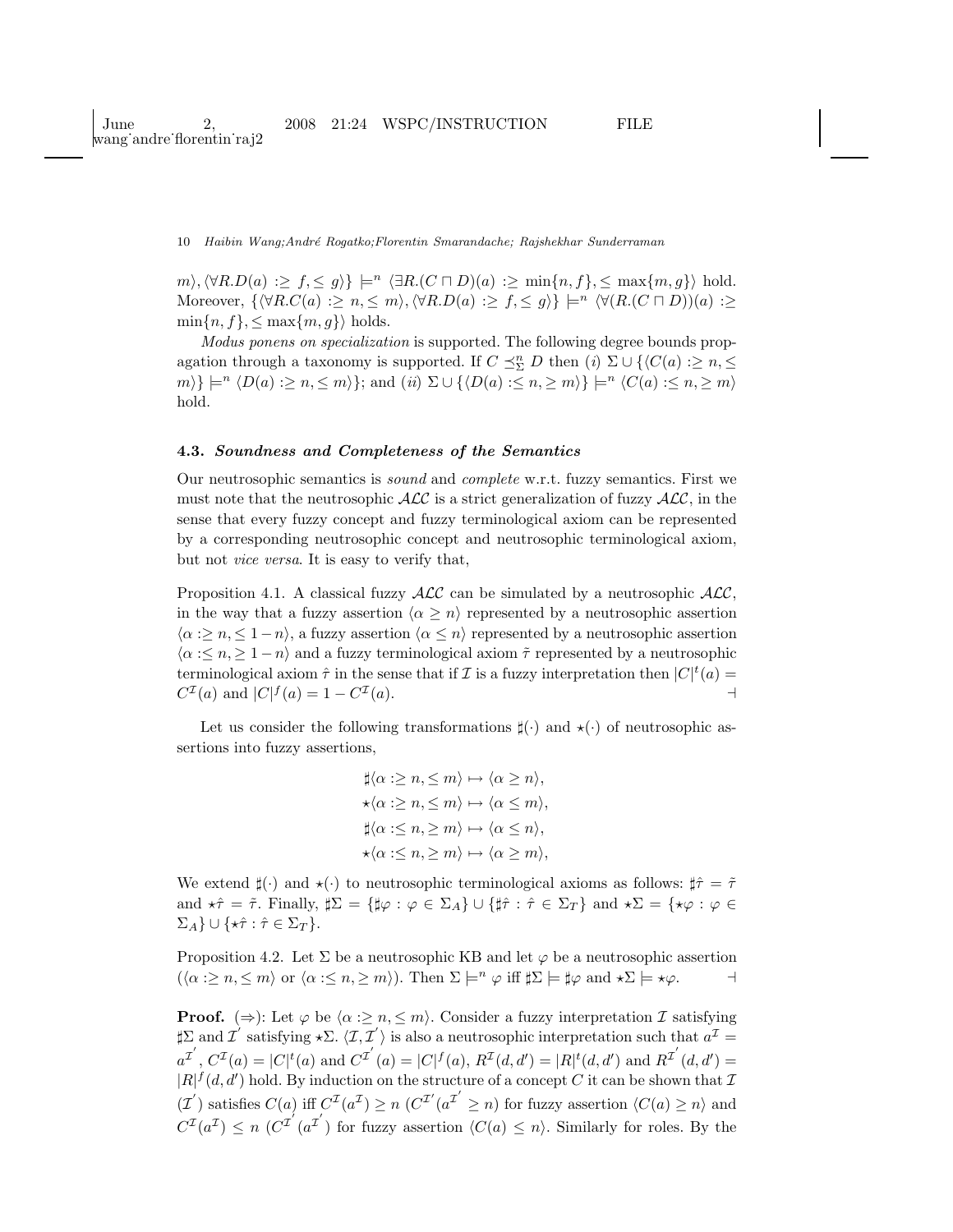definition of  $\sharp(\cdot)$  and  $\star(\cdot)$ , therefore  $\langle \mathcal{I}, \mathcal{I}' \rangle$  is a neutrosophic interpretation satisfying Σ. By hypothesis,  $\langle \mathcal{I}, \mathcal{I}' \rangle$  satisfies  $\langle \alpha : \geq n, \leq m \rangle$ . Therefore,  $\mathcal{I}$  satisfies ‡φ and  $\mathcal{I}'$ satisfies  $\sharp \varphi$ . The proof is similar for  $\varphi = \langle \alpha : \leq n, \geq m \rangle$ .

( $\Leftarrow$ ): Let  $\varphi$  be  $\langle \alpha : \geq n, \leq m \rangle$ . Consider a neutrosophic *I* satisfying *Σ*. *I* can be regarded as two fuzzy interpretations  $\mathcal{I}'$  and  $\mathcal{I}''$  such that  $a^{\mathcal{I}} = a^{\mathcal{I}'} = a^{\mathcal{I}''}$ ,  $C^{I}(d) = |C|^t(d)$  and  $C^{I}(d) = |C|^f(d), R^{I}(d,d') = |R|^t(d,d')$  and  $R^{I}(d,d') =$  $|R|^{f} (d, d')$ hold. By induction on the structure of a concept C it can be shown that *I* satisfies  $C(a)$  iff  $|C|^t(a^{\mathcal{I}}) \geq n, |C|^f(a^{\mathcal{I}}) \leq m$  for neutrosophic assertion  $\langle C(a) : \geq$  $n, \leq m$  and  $|C|^t(a^{\mathcal{I}}) \leq n, |C|^f(a^{\mathcal{I}}) \geq m$  for neutrosophic assertion  $\langle C(a) : \leq n, \geq n \rangle$ m). Similarly for roles. By the definition of  $\sharp(\cdot)$  and  $\star(\cdot)$ , therefore,  $\mathcal{I}'$  is a fuzzy interpretation satisfying  $\sharp \Sigma$  and  $\mathcal{I}$  satisfying  $\star \Sigma$ . By hypothesis,  $\mathcal{I}'$  satisfies  $\sharp \varphi$ and  $\mathcal{I}^*$  satisfies  $\star\varphi$ . And according to the definition of  $\sharp(\cdot)$  and  $\star(\cdot)$ ,  $\mathcal{I}$  satisfies  $\langle \alpha : \geq n, \leq m \rangle$ . The proof is similar for  $\varphi = \langle \alpha : \leq n, \geq m \rangle$ .

### 4.4. Subsumption

As for the fuzzy case, subsumption between two concepts  $C$  and  $D$  w.r.t. a terminology  $\Sigma_T$ , *i.e.*  $C \preceq_{\Sigma_T}^n D$ , can be reduced to the case of an empty terminology, *i.e.*  $C' \preceq_{\emptyset}^n D'.$ 

Example 4.1. Suppose we have two polls p1 and p2 about two wars war x and war v, separately. By the result of  $p_1$ , it establishes that, to some degree n people in the country support the war  $x$  and to some degree m people in the country do not support the war  $x$ , whereas by the result of  $p\mathcal{Z}$ , it establishes that, to some degree f people in the country support the war y and to some degree g people in the country do not support the war y. Please note that, truth-degree and falsity-degree give a quantitative description of the *supportness* of a poll w.r.t. a war, *i.e.* the supportness is handled as a neutrosophic concept. So, let us consider

$$
\Sigma = \{ \langle p1 : \exists Support. war_x : \ge 0.6, \le 0.5 \rangle, \langle p2 : \exists Support. war_y : \ge 0.8, \le 0.1 \rangle, \newline war_x \prec^n War, war_y \prec^n War \}
$$

where the axioms specify that both war x and war y are a War. According to the expansion process,  $\Sigma$  will be replaced by

$$
\Sigma' = \{ \langle p1 : \exists Support. war\_x : \ge 0.6, \le 0.5 \rangle, \langle p2 : \exists Support. war\_y : \ge 0.8, \le 0.1 \rangle, \\ war\_x : \approx^n War \sqcap war\_x^*, war\_y : \approx^n War \sqcap war\_y^* \},
$$

which will be simplified to

$$
\Sigma^" = \{ \langle p1 : \exists Support.(War \sqcap war\_x^*) : \ge 0.6, \le 0.5 \rangle, \\ \langle p2 : \exists Support.(War \sqcap war\_y^*) : \ge 0.8, \le 0.1 \rangle \}.
$$

Now, if we are looking for supportness of polls of War, then from  $\Sigma$  we may infer that  $\Sigma \models^n \langle p1 : \exists Support.War : \geq 0.6, \leq 0.5 \rangle$  and  $\Sigma \models^n \langle p2 : \exists Support.War : \geq 0.6 \rangle$ 0.8,  $\leq$  0.1). Furthermore, it is easily verified that  $\Sigma^{\prime\prime} \models^n \langle p1 : \exists Support.War : \geq$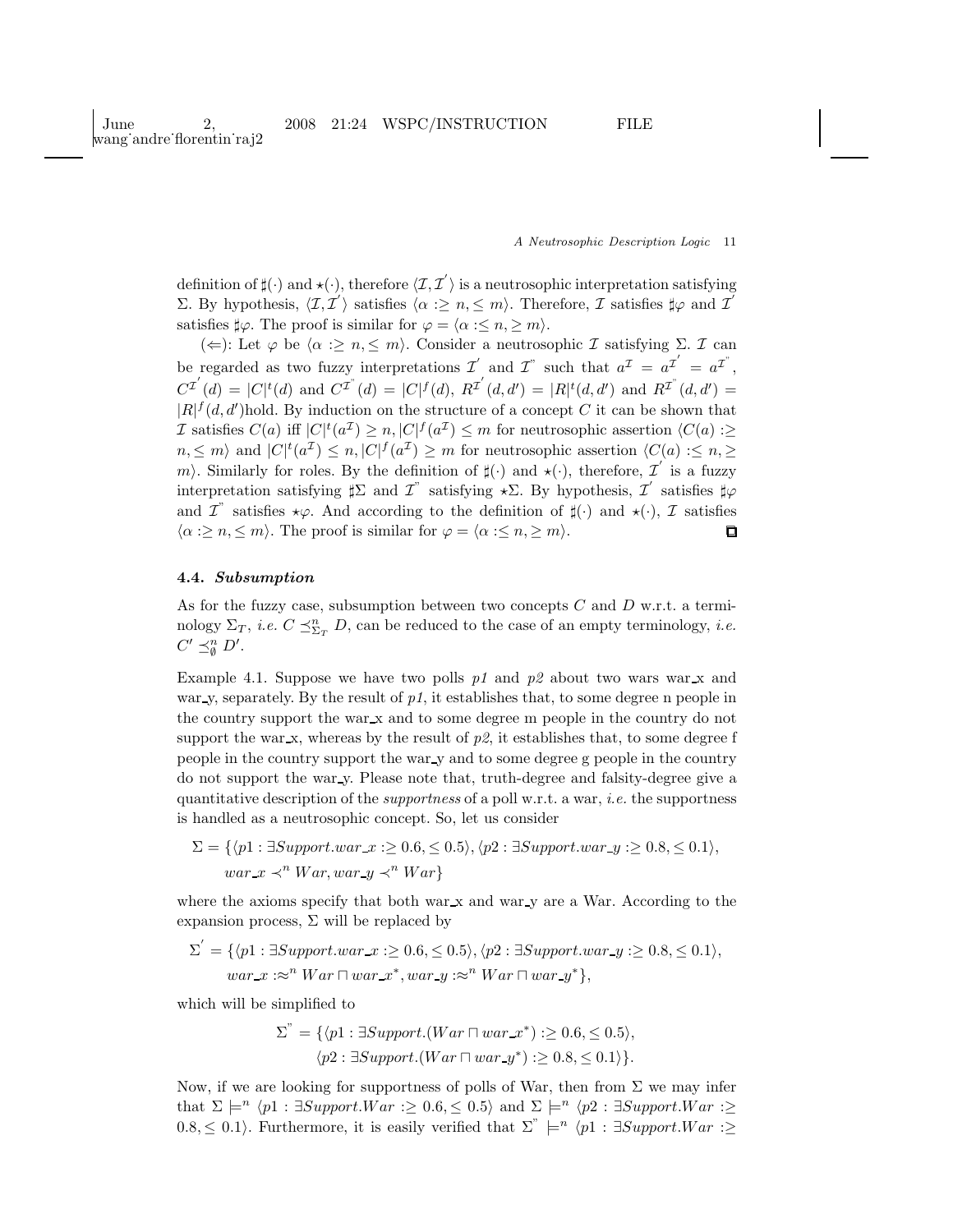$0.6 \leq 0.5$  and  $\Sigma^{\prime\prime} \models^n \langle p2 : \exists Support.War : \geq 0.8 \leq 0.1 \rangle$  hold as well. Indeed, for any neutrosophic assertion  $\varphi, \Sigma \models^n \varphi$  iff  $\Sigma^" \models^n \varphi$  holds.

# 5. Decision Algorithms in Neutrosophic  $ALC$

Deciding whether  $\Sigma \models^n \langle \alpha : \geq n, \leq m \rangle$  or  $\Sigma \models^n \langle \alpha : \leq n, \geq m \rangle$  requires a calculus. Without loss of generality we will consider purely assertional neutrosophic KBs only.

We will develop a calculus in the style of the constraint propagation method, as this method is usually proposed in the context of  $\text{DLs}^{18}$  $\text{DLs}^{18}$  $\text{DLs}^{18}$  and fuzzy  $\text{DLs}^{9,11}$  $\text{DLs}^{9,11}$  $\text{DLs}^{9,11}$ . We first address the entailment problem, then the subsumption problem and finally the BTVB problem. Both the subsumption problem and the BTVB problem will be reduced to the entailment problem.

# 5.1. A Decision Procedure for the Entailment Problem

Consider a new alphabet of ALC variables. An interpretation is extended to variables by mapping these into elements of the interpretation domain. An  $\mathcal{ALC}$  object (denoted [b](#page-11-0)y  $\omega$ ) is either an individual or a variable.<sup>b</sup>

A constraint (denoted by  $\alpha$  is an expression of the form  $C(\omega)$  or  $R(\omega, \omega')$ , where  $\omega, \omega'$  are objects, C is an ALC concept and R is a role. A neutrosophic constraint (denoted by  $\varphi$ ) is an expression having one of the following four forms:  $\langle \alpha : \geq n, \leq \rangle$  $m\setminus\langle\alpha:\leq n,\geq m\rangle,\langle\alpha:\geq n,\leq m\rangle,\langle\alpha:\leq n,\geq m\rangle.$  Note that neutrosophic assertions are neutrosophic constraints.

The definitions of satisfiability of a constraint, a neutrosophic constraint, a set of constraints, a set of neutrosophic constraints, atomic constraint and atomic neutrosophic constraint are obvious.

It is quite easily verified that the neutrosophic entailment problem can be reduced to the unsatisfiability problem of a set of neutrosophic constraints:

 $\Sigma \models^n \langle \alpha : \geq n, \leq m \rangle$  iff  $\Sigma \cup \{ \langle \alpha : \leq n, \geq m \rangle \}$  not satisfiable (5.11)

$$
\Sigma \models^n \langle \alpha : \leq n, \geq m \rangle \text{ iff } \Sigma \cup \{ \langle \alpha : > n, < m \rangle \} \text{ not satisfiable} \tag{5.12}
$$

Our calculus, determining whether a finite set  $S$  of neutrosophic constraints is satisfiable or not, is based on a set of constraint propagation rules transforming a set S of neutrosophic constraints into "simpler" satisfiability preserving sets  $S_i$ until either all  $S_i$  contain a clash (indicating that from all the  $S_i$  no model of S can be build) or some  $S_i$  is completed and clash-free, that is, no rule can be further applied to  $S_i$  and  $S_i$  contains no clash (indicating that from  $S_i$  a model of S can be build).

<span id="page-11-0"></span><sup>b</sup>In the following, if there is no ambiguity,  $\angle$ ALC variables and  $\angle$ ALC objects are called variables and objects, respectively.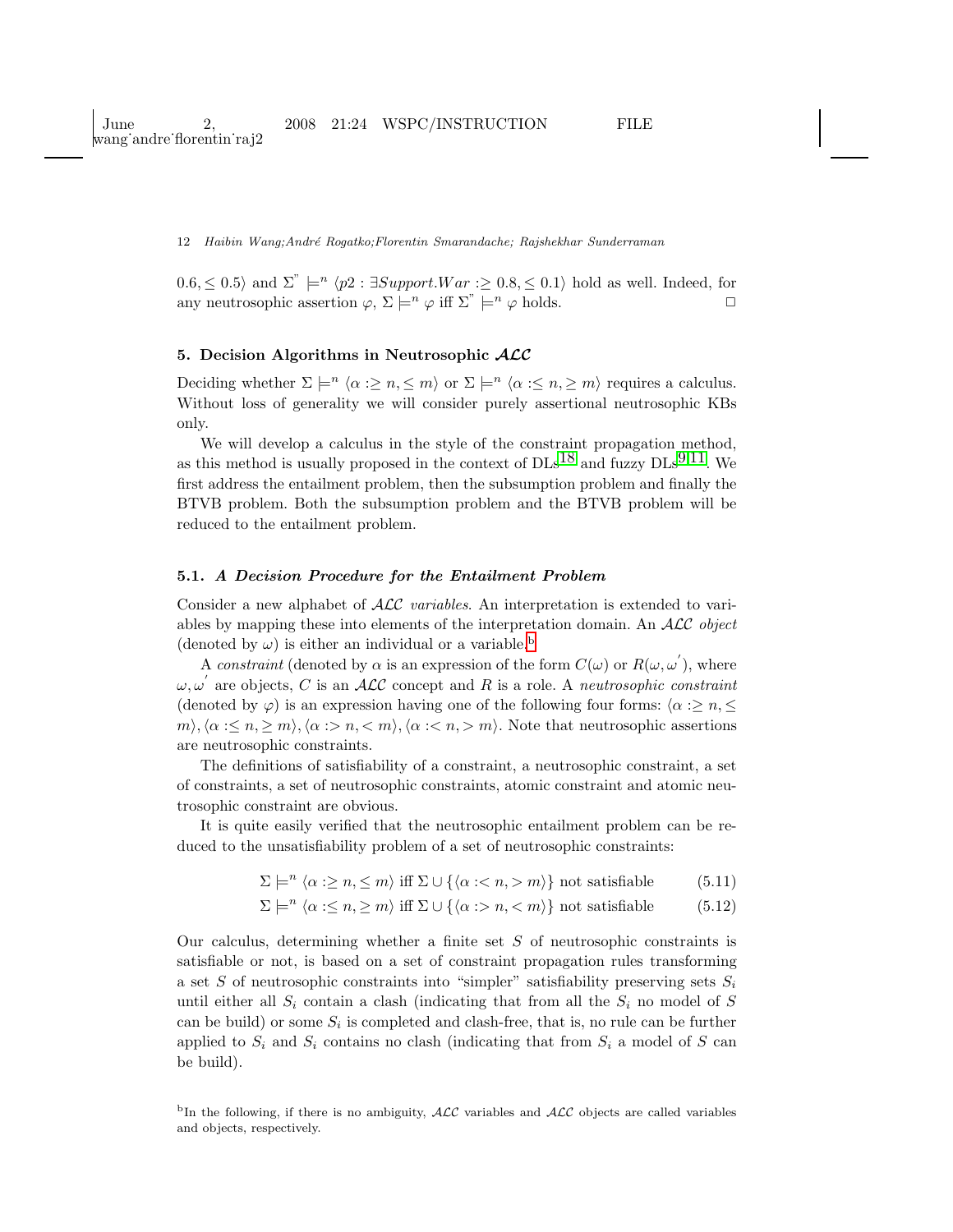A set of neutrosophic constraints S contains a clash iff it contains either one of the constraints in Table 1 or S contains a conjugated pair of neutrosophic constraints. Each entry in Table 2 says us under which condition the row-column pair of neutrosophic constraints is a *conjugated pair*. Given a neutrosophic constraint  $\varphi$ ,

|                                     | $\langle \perp(\omega) : \geq n, \leq m \rangle$ , where $n > 0$ or $m < 1$                           |
|-------------------------------------|-------------------------------------------------------------------------------------------------------|
|                                     | $\langle \top(\omega) : \leq n, \geq m \rangle$ , where $n < 1$ or $m > 0$                            |
| $\langle \perp(\omega):>n,m\rangle$ |                                                                                                       |
|                                     | $\langle C(\omega):<0,>m\rangle, \quad \langle C(\omega):>1,1\rangle, \langle C(\omega):>n,<0\rangle$ |



| $\langle \alpha : g \rangle$                                                                                     | $\langle \alpha : f \rangle q$ |
|------------------------------------------------------------------------------------------------------------------|--------------------------------|
| $\langle \alpha : \geq n, \leq m \mid \mid n \geq f \text{ or } m \leq g \mid n > f \text{ or } m < g$           |                                |
| $\langle \alpha : > n, < m \mid \parallel n \geq f \text{ or } m \leq g \mid n \geq f \text{ or } m \leq g \mid$ |                                |

Table 2. Conjugated Pairs

with  $\varphi^c$  we indicate a conjugate of  $\varphi$  (if there exists one). Notice that a conjugate of a neutrosophic constraint may be not unique, as there could be infinitely many. For instance, both  $\langle C(a) : 0.6, 0.3 \rangle$  and  $\langle C(a) : 0.7, 0.4 \rangle$  are conjugates of  $\langle C(a) : \geq 0.8, \leq 0.1 \rangle$ .

Concerning the rules, for each connective  $\Box$ ,  $\Box$ ,  $\neg$ ,  $\forall$ ,  $\exists$  there is a rule for each relation  $\langle \geq, \leq \rangle, \langle \geq, \langle \leq, \geq \rangle, \langle \leq, \geq \rangle, i.e.$  there are 20 rules. The rules have the form:

$$
\Phi \to \Psi \text{ if } \Gamma \tag{5.13}
$$

where  $\Phi$  and  $\Psi$  are sequences of neutrosophic constraints and  $\Gamma$  is a condition. A rule fires only if the condition  $\Gamma$  holds, if the current set S of neutrosophic constraints contains neutrosophic constraints matching the precondition  $\Phi$  and the consequence  $\Psi$  is not already in S. After firing, the constraints from  $\Psi$  are added to S. The rules are the following:

$$
(\neg \langle \geq, \leq \rangle) \langle \neg C(\omega) : \geq n, \leq m \rangle \to \langle C(\omega) : \leq m, \geq n \rangle
$$
  
\n
$$
(\neg \langle \geq, \leq \rangle) \langle \neg C(\omega) : \geq n, \leq m \rangle \to \langle C(\omega) : \leq m, \geq n \rangle
$$
  
\n
$$
(\neg \langle \leq, \geq \rangle) \langle \neg C(\omega) : \leq n, \geq m \rangle \to \langle C(\omega) : \geq m, \leq n \rangle
$$
  
\n
$$
(\neg \langle \leq, \geq \rangle) \langle \neg C(\omega) : \leq n, \geq m \rangle \to \langle C(\omega) : \geq m, \leq n \rangle
$$
  
\n(5.14)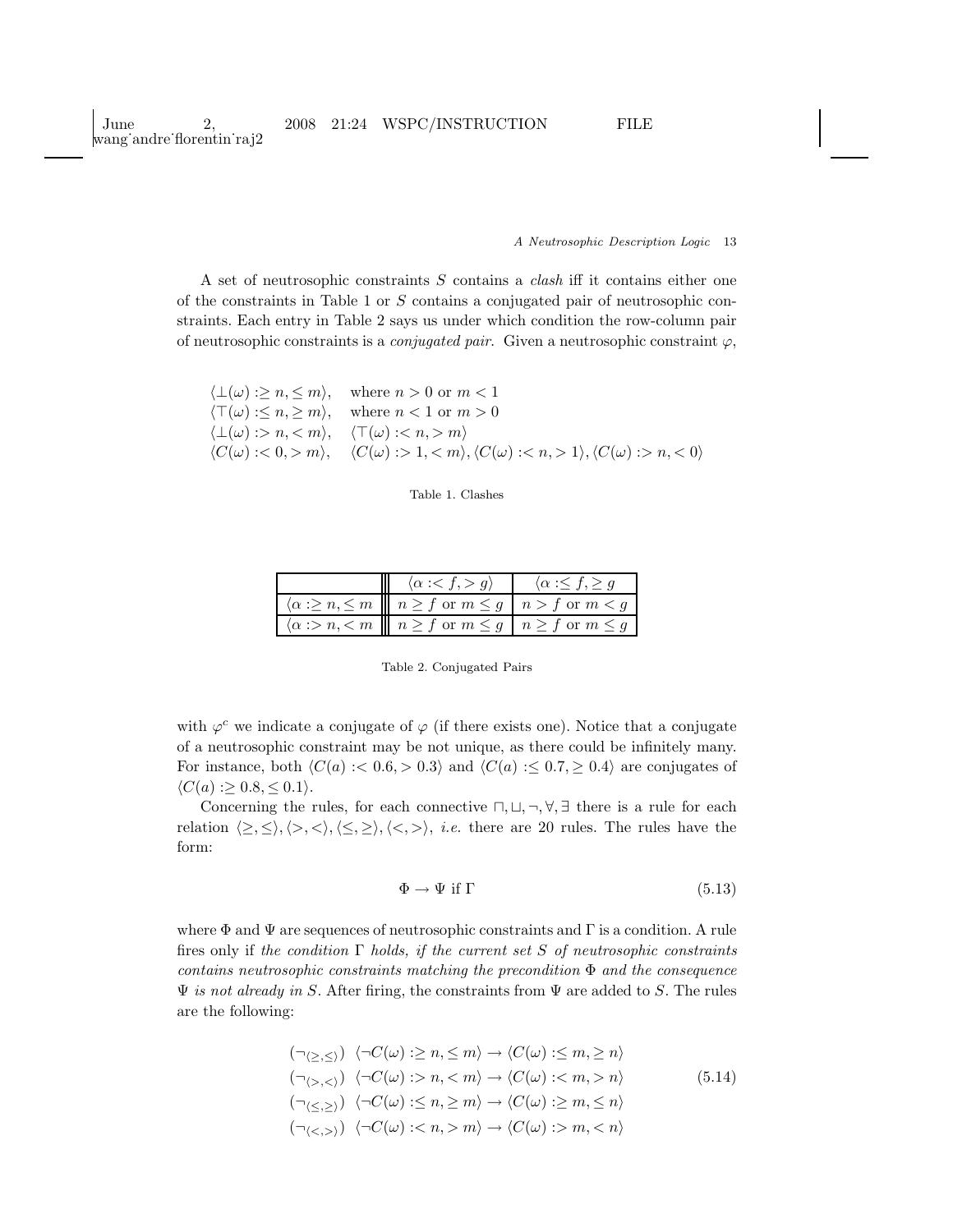$$
(\Box_{\langle \geq, \leq \rangle}) \langle (C \sqcap D)(\omega) : \geq n, \leq m \rangle \to \langle C(\omega) : \geq n, \leq m \rangle, \langle D(\omega) : \geq n, \leq m \rangle
$$
  
\n
$$
(\Box_{\langle \geq, \leq \rangle}) \langle (C \sqcap D)(\omega) : \geq n, \leq m \rangle \to \langle C(\omega) : \geq n, \leq m \rangle, \langle D(\omega) : \geq n, \leq m \rangle
$$
  
\n
$$
(\Box_{\langle \leq, \geq \rangle}) \langle (C \sqcap D)(\omega) : \leq n, \geq m \rangle \to \langle C(\omega) : \leq n, \geq m \rangle, \langle D(\omega) : \geq n, \leq m \rangle
$$
  
\n
$$
\langle C(\omega) : \geq n, \leq m \rangle, \langle D(\omega) : \leq n, \geq m \rangle
$$
  
\n
$$
\langle C(\omega) : \leq n, \geq 0 \rangle, \langle C(\omega) : \geq 0, \leq m \rangle, \langle D(\omega) : \geq n, \leq 1 \rangle, \langle D(\omega) : \leq n, \geq 0 \rangle
$$
  
\n
$$
(\Box_{\langle \leq, \geq \rangle}) \langle (C \sqcap D)(\omega) : \leq n, \geq m \rangle \to \langle C(\omega) : \leq n, \geq m \rangle, \langle D(\omega) : \geq n, \leq m \rangle
$$
  
\n
$$
\langle C(\omega) : \geq n, \leq m \rangle, \langle D(\omega) : \leq n, \geq m \rangle
$$
  
\n
$$
\langle C(\omega) : \leq n, \geq 0 \rangle, \langle C(\omega) \geq 0, \leq m \rangle, \langle D(\omega) : \geq n, \leq 1 \rangle, \langle D(\omega) : \leq 1, \geq m \rangle
$$
  
\n
$$
\langle C(\omega) : \geq n, \leq 1 \rangle, \langle C(\omega) : \leq 1, \geq m \rangle, \langle D(\omega) : \leq n, \geq 0 \rangle, \langle D(\omega) : \leq n, \geq 0 \rangle
$$

$$
(\Box_{\{\geq,\leq\}}) \langle (C \sqcup D)(\omega) : \geq n, \leq m \rangle \to \langle C(\omega) : \geq n, \leq m \rangle, \langle D(\omega) : \leq n, \geq m \rangle |
$$
  
\n
$$
\langle C(\omega) : \leq n, \geq m \rangle, \langle D(\omega) : \geq n, \leq m \rangle |
$$
  
\n
$$
\langle C(\omega) : \geq n, \leq 1 \rangle, \rangle C(\omega) : \leq 1, \geq m \rangle, \langle D(\omega) : \leq n, \geq 0 \rangle, \langle D(\omega) : \geq 0, \leq m \rangle |
$$
  
\n
$$
\langle C(\omega) : \geq 0, \leq m \rangle, \langle C(\omega) : \leq n, \geq 0 \rangle, \langle D(\omega) : \geq n, \leq 1 \rangle, \langle D(\omega) : \leq 1, \geq m \rangle |
$$
  
\n
$$
(\Box_{\langle \geq, \langle \rangle}) \langle (C \sqcup D)(\omega) : \geq n, \langle \leq m \rangle \to \langle C(\omega) : \geq n, \langle \leq m \rangle, \langle D(\omega) : \leq n, \geq m \rangle |
$$
  
\n
$$
\langle C(\omega) : \leq n, \geq m \rangle, \langle D(\omega) : \geq n, \langle \leq m \rangle |
$$
  
\n
$$
\langle C(\omega) : \geq n, \langle D(\omega) : \leq n, \geq m \rangle, \langle D(\omega) : \leq n, \geq 0 \rangle, \langle D(\omega) : \geq 0, \langle \leq m \rangle |
$$
  
\n
$$
\langle C(\omega) : \leq n, \geq 0 \rangle, \langle C(\omega) : \geq 0, \langle \leq m \rangle, \langle D(\omega) : \geq n, \langle D(\omega) : \leq n, \geq m \rangle |
$$
  
\n
$$
(\Box_{\langle \leq, \geq \rangle}) \langle (C \sqcup D)(\omega) : \leq n, \geq m \rangle \to \langle C(\omega) : \leq n, \geq m \rangle, \langle D(\omega) : \leq n, \geq m \rangle |
$$
  
\n
$$
(\Box_{\langle \leq, \geq \rangle}) \langle (C \sqcup D)(\omega) : \leq n, \ge
$$

 $(\forall_{\langle \geq , \leq \rangle} \ \ \langle (\forall R.C)(\omega_1) : \geq n, \leq m \rangle, \langle R(\omega_1, \omega_2) : \geq f, \leq g \rangle \rightarrow \langle C(\omega_2) : \geq n, \leq m \rangle$ if  $f > m$  and  $g < n$ 

$$
(\forall_{\langle >, < \rangle} \langle (\forall R.C)(\omega_1) : > n, < m \rangle, \langle R(\omega_1, \omega_2) : \ge f, \le g \rangle \to \langle C(\omega_2) : > n, < m \rangle
$$
  
if  $f \ge m$  and  $g \le n$ 

 $(\exists_{\langle \leq,\geq \rangle} \ \langle (\exists R.C)(\omega_1) : \leq n, \geq m \rangle, \langle R(\omega_1, \omega_2) : \geq f, \leq g \rangle \to \langle C(\omega_2) : \leq n, \geq m \rangle$ if  $f > n$  and  $g < m$ 

$$
(\exists_{\langle <, >}) \ \langle (\exists R.C)(\omega_1) : m \rangle, \langle R(\omega_1, \omega_2) : \geq f, \leq g \rangle \to \langle C(\omega_2) : m \rangle
$$
  
if  $f \geq n$  and  $g \leq m$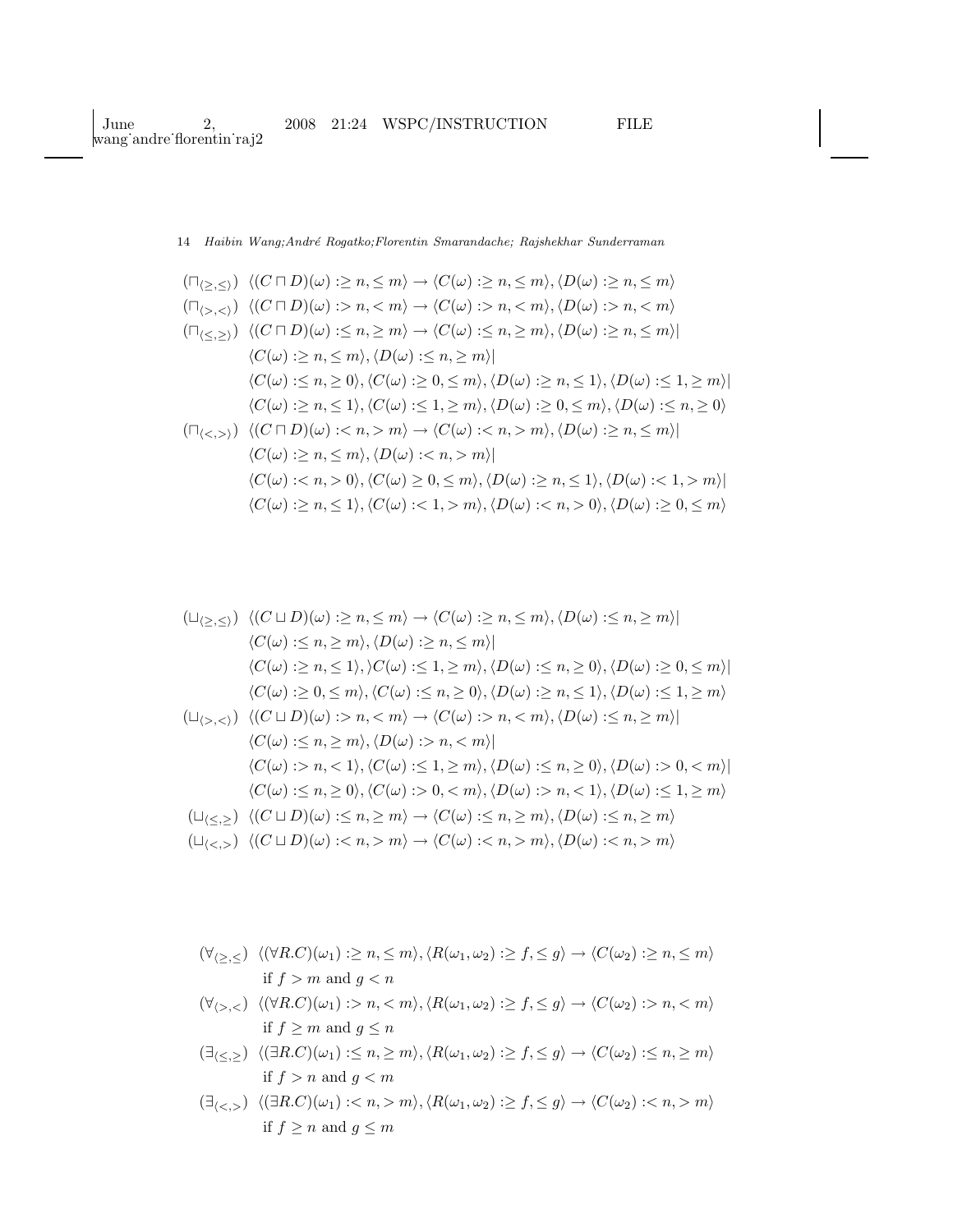$(\exists z, \langle \rangle \langle (\exists R.C)(\omega) : \geq n, \leq m \rangle \rightarrow \langle R(\omega, x) : \geq n, \leq m \rangle, \langle C(x) : \geq n, \leq m \rangle$ if x is new variable and there is no  $\omega^{'}$  such that both  $\langle R(\omega, \omega^{'}) : \geq n, \leq m \rangle$  and  $\langle C(\omega^{'}) : \geq n, \leq m \rangle$  are already in the constraint set  $(\exists_{>} \langle \exists R.C | \omega) : n < m \rangle \rightarrow \langle R(\omega, x) : n < m \rangle, \langle C(x) : n < m \rangle$ if x is new variable and there is no  $\omega^{'}$  such that both  $\langle R(\omega, \omega^{'})\right| > n, < m$  and  $\langle C(\omega^{'})\right| > n, < m$  are already in the constraint set  $(\forall \langle \rangle) \langle (\forall R.C)(\omega) : \langle n, \rangle \langle m \rangle \rightarrow \langle R(\omega, x) : \rangle \langle m, \langle n \rangle, \langle C(x) : \langle n, \rangle \langle m \rangle)$ if x is new variable and there is no  $\omega^{'}$  such that both  $\langle R(\omega, \omega^{'}) : \geq m, \leq n \rangle$  and  $\langle C(\omega^{'}) : \leq n, \geq m \rangle$  are already in the constraint set  $(\forall \langle \xi \rangle) \langle (\forall R.C)(\omega) : \langle n, \rangle \langle m \rangle \rightarrow \langle R(\omega, x) : \rangle \langle m, \langle n \rangle, \langle C(x) : \langle n, \rangle \langle m \rangle)$ if x is new variable and there is no  $\omega^{'}$  such that both

 $\langle R(\omega, \omega^{'})\rangle$  : > m, < n\} and  $\langle C(\omega^{'})\rangle$  : < n, > m\} are already in the constraint set

A set of neutrosophic constraints  $S$  is said to be *complete* if no rule is applicable to it. Any complete set of neutrosophic constraints  $S_2$  obtained from a set of neutrosophic constraints  $S_1$  by applying the above rules (11) is called a *completion* of S<sub>1</sub>. Due to the rules  $(\sqcup_{\geq,\leq}),(\sqcup_{\geq,\leq}),(\sqcap_{\leq,\geq})$  and  $(\sqcap_{\leq,\geq}),$  more than one completion can be obtained. These rules are called nondeterministic rules. All other rules are called deterministic rules.

It is easily verified that the above calculus has the termination property, i.e. any completion of a finite set of neutrosophic constraints S can be obtained after a finite number of rule applications.

Example 5.1. Consider Example 1 and let us prove that  $\Sigma^{\prime\prime} \models^n \langle (\exists Support.War)(p1)$ 

 $> 0.6, < 0.5$ . We prove the above relation by verifying that all completions of  $S = \Sigma^{\prime} \cup \{(\exists Support.War)(p1) : 0.6, > 0.5\}\}$  contain a clash. In fact, we have the following sequence.

|     | $\langle (\exists Support.(War \sqcap war_x^*)) (p1) : \geq 0.6, \leq 0.5 \rangle$                                  | Hypothesis: S                   |
|-----|---------------------------------------------------------------------------------------------------------------------|---------------------------------|
| (2) | $\langle (\exists Support.(War \sqcap war_{\mathcal{Y}}^*)(p2) : \geq 0.8, \leq 0.1 \rangle$                        |                                 |
| (3) | $\langle (\exists Support.War)(p1) : < 0.6, > 0.5 \rangle$                                                          |                                 |
| (4) | $\langle Support(p1, x) : \geq 0.6, \leq 0.5 \rangle, \langle (War \sqcap war_x^*)(x) : \geq 0.6, \leq 0.5 \rangle$ | $(\exists$ > $\lt$ ) : (1)      |
| (5) | $\langle War(x) : < 0.6, > 0.5 \rangle$                                                                             | $(\exists \lt, \gt) : (3), (4)$ |
| (6) | $\langle War(x) : \geq 0.6, \leq 0.5 \rangle, \langle war_x^*(x) : \geq 0.6, \leq 0.5 \rangle$                      | $(\sqcap_{>,<})$ : (4)          |
|     | clash                                                                                                               | (5), (6)                        |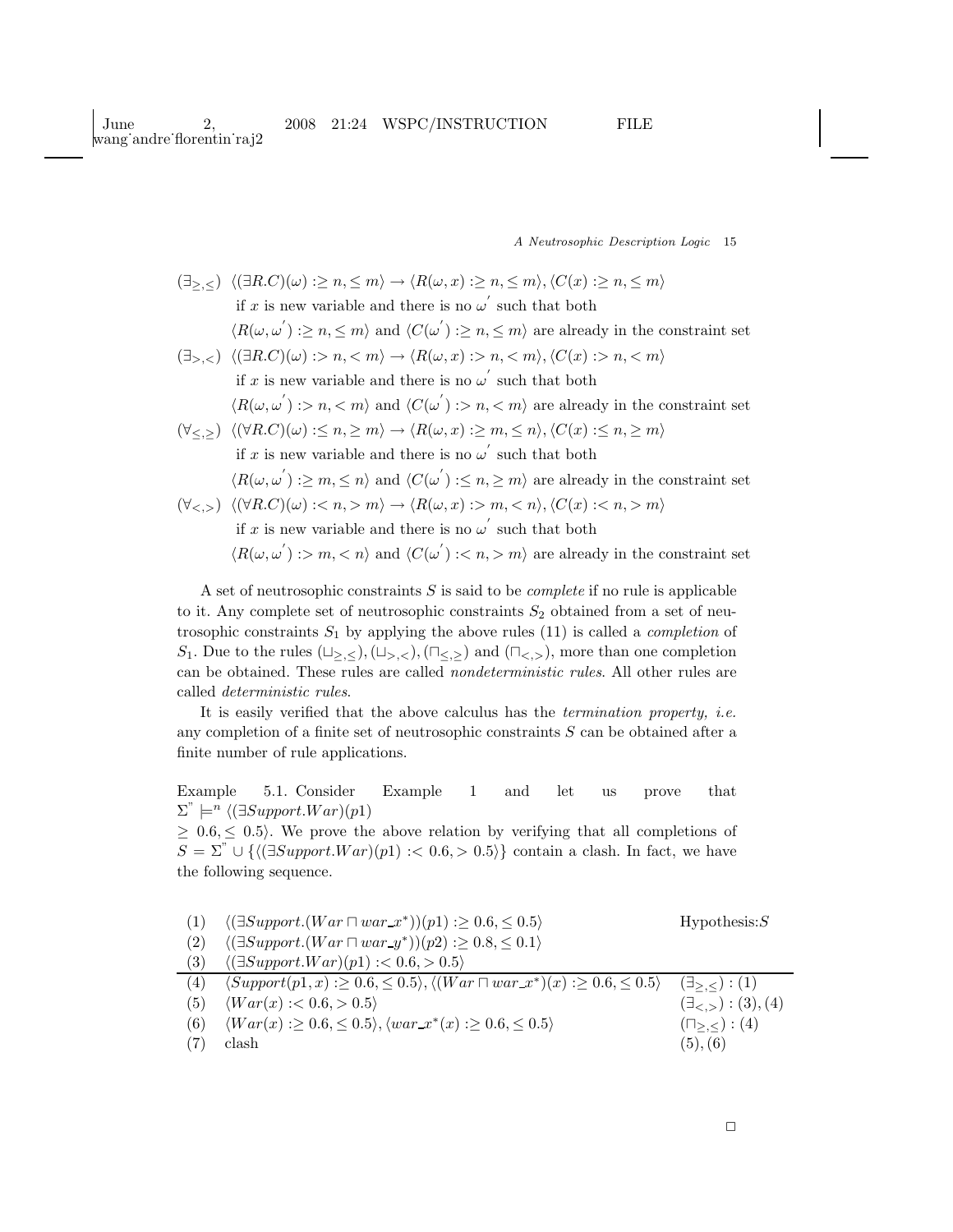Proposition 5.1. A finite set of neutrosophic constraints  $S$  is satisfiable iff there exists a clash free completion of S.  $\rightarrow$ 

From a computational complexity point of view, the neutrosophic entailment problem can be proven to be a PSPACE-complete problem, as is the classical entailment problem and fuzzy entailment problem.

Proposition 5.2. Let  $\Sigma$  be a neutrosophic KB and let  $\varphi$  be a neutrosophic assertion. Determining whether  $\Sigma \models^n \varphi$  is a PSPACE-complete problem.  $\vdash$ 

**Proof.** By the Proposition 1,  $\Sigma \models^n \varphi$  iff  $\sharp \Sigma \models \sharp \varphi$  and  $\star \Sigma \models \star \varphi$ . From the PSPACEcompleteness of the entailment problem in fuzzy  $\mathcal{ALC}^{11}$ , PSPACE-completeness of the neutrosophic entailment problems follows.  $\Box$ 

This result establishes an important property about our neutrosophic DLs. In effect, it says that no additional computational cost has to be paid for the major expressive power.

# 5.2. A Decision Procedure for the Subsumption Problem

In this section we address the subsumption problem, *i.e.* deciding whether  $C \preceq_{\Sigma_T}^n D$ , where C and D are two concepts and  $\Sigma_T$  is a neutrosophic terminology. As we have seen (see Example 1),  $C \preceq^n_{\Sigma_T} D$  can be reduced to the case of an empty terminology by applying the KB expansion process. So, without loss of generality, we can limit our attention to the case  $C \preceq_{\emptyset}^n D$ .

It can easily be shown that

Proposition 5.3. Let C and D be two concepts. It follows that  $C \preceq_{\emptyset}^n D$  iff for all  $n, m, \langle C(a) : \geq n, \leq m \rangle \models^n \langle D(a) : \geq n, \leq m \rangle$ , where a is a new individual.  $\lnot$ 

**Proof.** ( $\Rightarrow$ ) Assume that  $C \preceq_{\emptyset}^n D$  holds. Suppose to the contrary that  $\exists n, m$  such that  $\langle C(a) : \geq n, \leq m \rangle \models^n \langle D(a) : \geq n, \leq m \rangle$  does not hold. Therefore, there is an interpretation  $\mathcal I$  and an  $n, m$  such that  $|C|^t(a^{\mathcal I}) \geq n$  and  $|D|^t(a^{\mathcal I}) < n$  or  $|C|^f(a^{\mathcal I}) \leq m$ and  $|D|^f(a^{\mathcal{I}}) > m$ . But, from the hypothesis  $n \leq |C|^t(a^{\mathcal{I}}) \leq |D|^t(a^{\mathcal{I}}) < n$  or  $m \geq |C|^f(a^{\mathcal{I}}) \geq |D|^f(a^{\mathcal{I}}) > m$  follow. Absurd.

(←) Assume that for all  $n, m, \langle C(a) : \geq n, \leq m \rangle \models^n \langle D(a) : \geq n, \leq m \rangle$  holds. Suppose to the contrary that  $C \preceq_{\emptyset}^n D$  does not hold. Therefore, there is an interpretation I and  $d \in \Delta^{\mathcal{I}}$  such that  $|C|^t(d) > |D|^t(d) \geq 0$  or  $|C|^f(d) < |D|^f(d) \leq 1$ . Let us extent *I* to *a* such that  $a^{\mathcal{I}} = d$  and consider  $\overline{n} = |C|^t(d)$  and  $\overline{m} = |C|^f(d)$ . Of course, I satisfies  $\langle C(a) : \ge \overline{n}, \le \overline{m} \rangle$ . Therefore, from the hypothesis it follows that I satisfies  $\langle D(a) : \ge \overline{n}, \le \overline{m} \rangle$ , *i.e.*  $|D|^t(d) \ge \overline{n} = |C|^t(d) > |D|^t(d)$  or  $|D|^f(d) \leq \overline{m} = |C|^f(d) < |D|^f(d)$ . Absurd.

How can we check whether for all  $n, m, \langle C(a) : \geq n, \leq m \rangle \models^n \langle D(a) : \geq n, \leq m \rangle$ holds? The following proposition shows that

Proposition 5.4. Let C and D be two concepts,  $n_1, m_1 \in \{0, 0.25, 0.5, 0.75, 1\}$  and let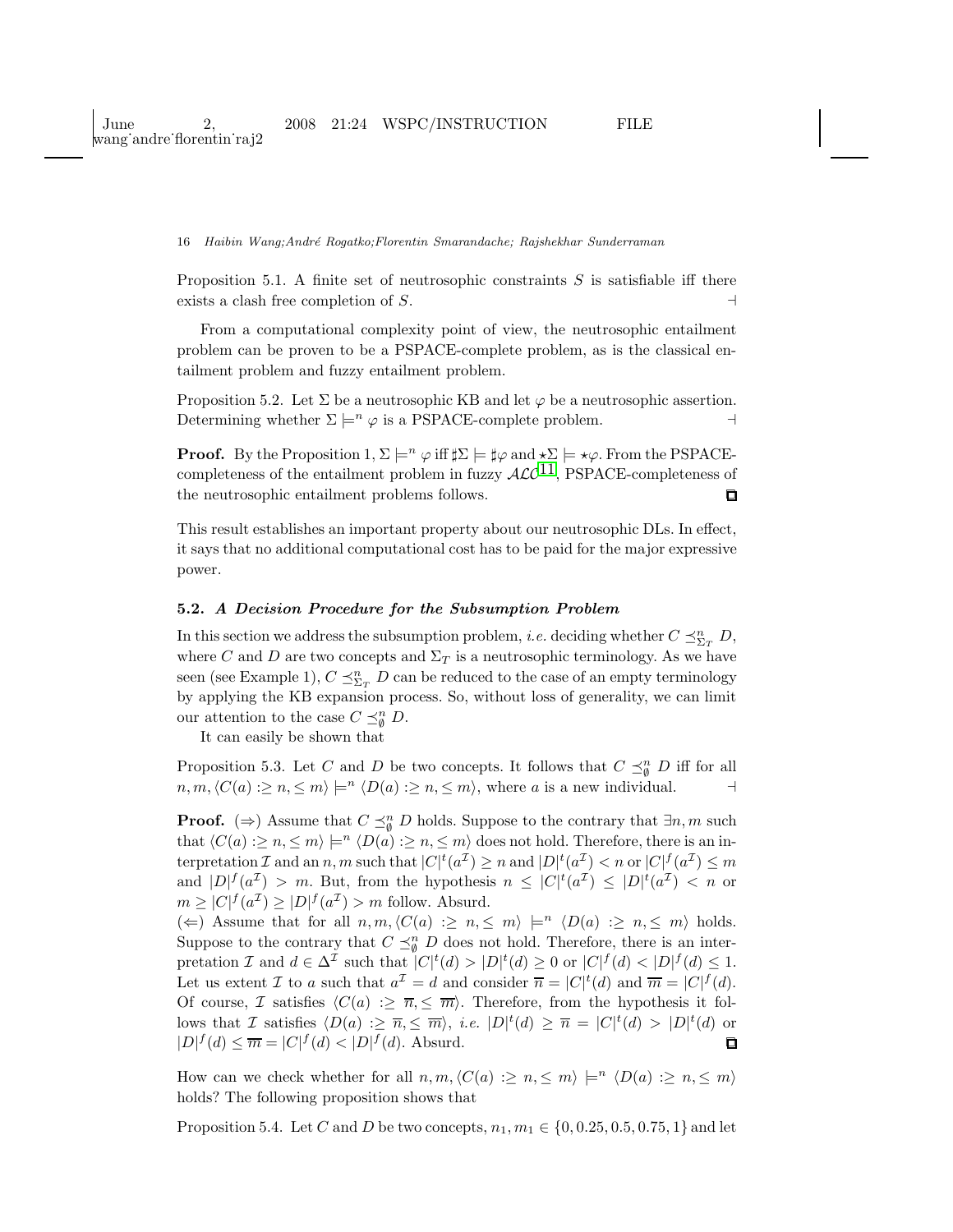June 2, 2008 21:24 WSPC/INSTRUCTION FILE wang˙andre˙florentin˙raj2

A Neutrosophic Description Logic 17

a be an individual. It follows that for all  $n, m\langle C(a) : \geq n, \leq m \rangle \models^{n} \langle D(a) : \geq n, \leq m \rangle$ iff  $\langle C(a) : \geq n_1, \leq m_1 \rangle \models^n \langle D(a) : \geq n_1, \leq m_1 \rangle$  holds.

As a consequence, the subsumption problem can be reduced to the entailment problem for which we have a decision algorithm.

### 5.3. A Decision Procedure for the BTVB Problem

We address now the problem of determining  $glb(\Sigma, \alpha)$  and  $lub(\Sigma, \alpha)$ . This is important, as computing, e.g.  $glb(\Sigma, \alpha)$ , is in fact the way to answer a query of type "to which degree is  $\alpha$  (at least) true and (at most) false, given the (imprecise) facts in Σ?".

Without loss of generality, we will assume that all concepts are in NNF (Negation Normal Form).

Proposition 5.5. Let  $\Sigma$  be a set of neutrosophic assertions in NNF and let  $\alpha$  be an assertion. Then  $glb(\Sigma, \alpha) \in N^{\Sigma}$  and  $lub(\Sigma, \alpha) \in M^{\Sigma}$ , where

$$
N^{\Sigma} = \{ \langle n, m \rangle : \langle \alpha : \geq n, \leq m' \rangle \in \Sigma, \langle \alpha : \geq n', \leq m \rangle \in \Sigma \}
$$

$$
M^{\Sigma} = \{ \langle n, m \rangle : \langle \alpha : \leq n, \geq m' \rangle \in \Sigma, \langle \alpha : \leq n', \geq m \rangle \in \Sigma \}
$$

⊣

The algorithm computing  $glb(\Sigma, \alpha)$  and  $lub(\Sigma, \alpha)$  are described in Table 3.

# Algorithm  $qlb(\Sigma,\alpha)$

Set  $Min := \langle 0, 1 \rangle$  and  $Max := \langle 1, 0 \rangle$ . 1. Pick  $\langle n, m \rangle \in M^{\Sigma}$  such that first element of Min  $\langle n \rangle \langle n \rangle$  first element of Max and second element of  $Max < m <$  second element of Min. If there is no such  $\langle n, m \rangle$ , then set  $glb(\Sigma, \alpha) := Min$  and exit. 2. If  $\Sigma \models^n \langle \alpha : \geq n, \leq m \rangle$  then set  $Min = \langle n, m \rangle$ , else set  $Max = \langle n, m \rangle$ . Go to Step 1. Algorithm  $lub(\Sigma, \alpha)$ Set  $Min := \langle 1, 0 \rangle$  and  $Max := \langle 0, 1 \rangle$ . 1. Pick  $\langle n, m \rangle \in N^{\Sigma}$  such that *first element of Max*  $\langle n, n \rangle \leq n$  first element of Min and second element of  $Min < m <$  second element of Max. If there is no such  $\langle n, m \rangle$ , then set  $lub(\Sigma, \alpha) := Min$  and exit. 2. If  $\Sigma \models^n \langle \alpha : \leq n, \geq m \rangle$  then set  $Min = \langle n, m \rangle$ , else set  $Max = \langle n, m \rangle$ . Go to Step 1.

Table 3. Algorithms  $glb(\Sigma, \alpha)$  and  $lub(\Sigma, \alpha)$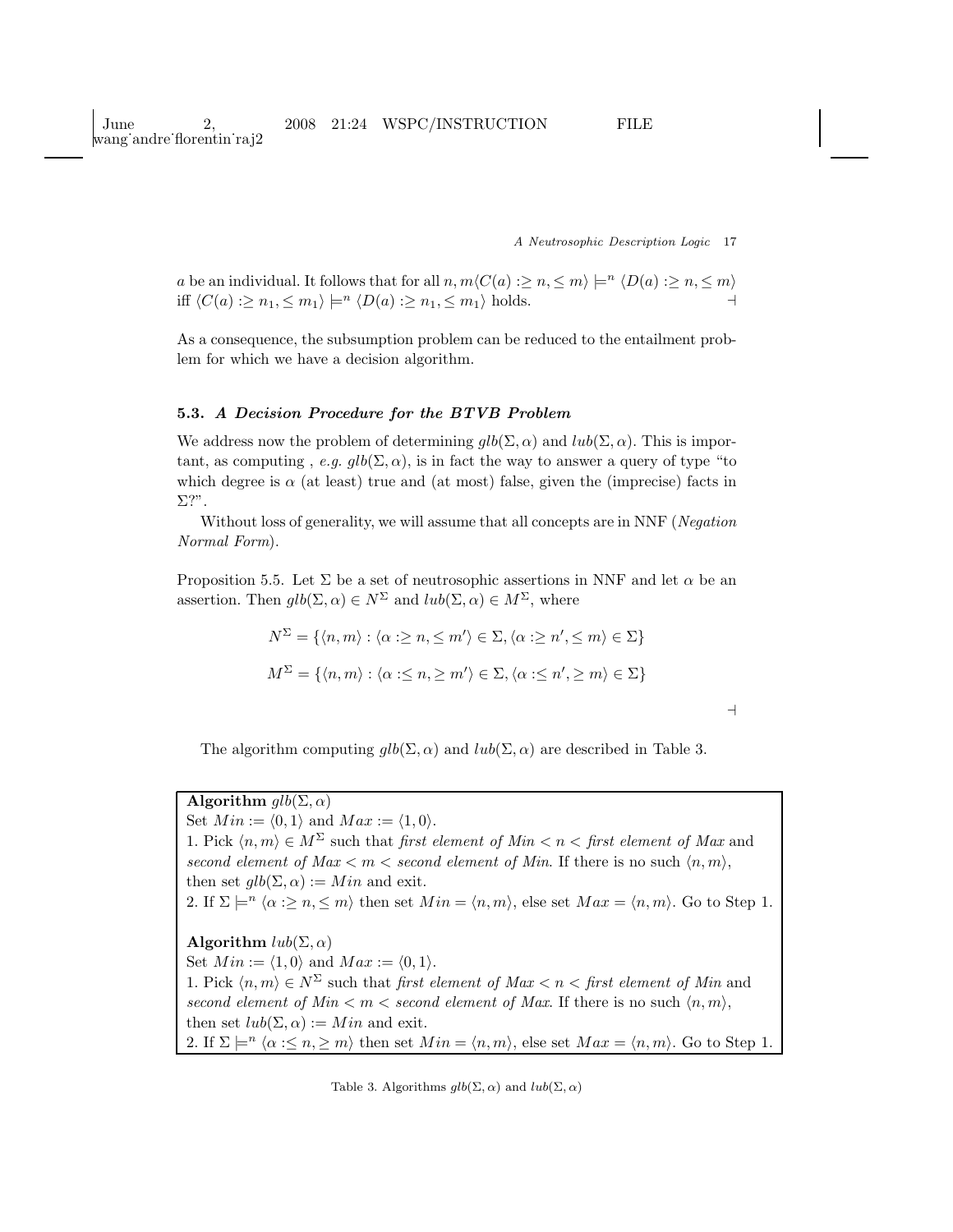# 6. Conclusions and Future Work

In this paper, we have presented a quite general neutrosophic extension of the fuzzy DL  $\mathcal{ALC}$ , a significant and expressive representative of the various DLs. Our neutrosophic DL enables us to reason in presence of imprecise (fuzzy, incomplete, and inconsistent)  $\mathcal{ALC}$  concepts, *i.e.* neutrosophic  $\mathcal{ALC}$  concepts. From a semantics point of view, neutrosophic concepts are interpreted as neutrosophic sets, i.e. given a concept C and an individual a,  $C(a)$  is interpreted as the truth-value and falsityvalue of the sentence " $a$  is  $C$ ". From a syntax point of view, we allow to specify lower and upper bounds of the truth-value and falsity-value of  $C(a)$ . Complete algorithms for reasoning in it have been presented, that is, we have devised algorithms for solving the entailment problem, the subsumption problem as well as the best truthvalue bound problem.

An important point concerns computational complexity. The complexity result shows that the additional expressive power has no impact from a computational complexity point of view.

This work can be used as a basis both for extending existing DL and fuzzy DL based systems and for further research. In this latter case, there are several open points. For instance, it is not clear yet how to reason both in case of neutrosophic specialization of the general form  $C \prec^n D$  and in the case cycles are allowed in a neutrosophic KB. Another interesting topic for further research concerns the semantics of neutrosophic connectives. Of course several other choices for the semantics of the connectives  $\sqcap, \sqcup, \neg, \exists, \forall$  can be considered.

#### References

#### <span id="page-17-0"></span>References

- 1. F. Bacchus, *Representing and reasoning with probabilistic knowledge* (The MIT Press, Cambridge, 1990).
- <span id="page-17-1"></span>2. D. Dubois and H. Prade, Approximate and commonsense reasoning: from theory to practice, in *Proc. 9th Int. Sym. on Methodologies for Intelligent Systems (ISMIS-96)*, eds. Z. W. Ras and M. Michalewicz (Zakopane, Poland, 1996), pp. 19–33.
- <span id="page-17-2"></span>3. R. Kruse, E. Schwecke and J. Heinsohn, *Uncertainty and vagueness in knowledge based systems* (Springer-Verlag, Berlin, 1991).
- <span id="page-17-3"></span>4. J. Pearl, *Probabilistic reasoning in intelligent systems: Networks of Plausible Inference* (Morgan Kaufmann, Los Altos, 1988).
- <span id="page-17-5"></span><span id="page-17-4"></span>5. C. Peltason, The back system - an overview, *ACM SIGART Bulletin*. 2(3) (1991) 114–119.
- 6. R. Brachman, "Reducing" CLASSIC to practice: knowledge representation meets reality, in *Proc. 3rd Int. Conf. on the Principles of Knowledge Representation and Reasoning (KR-92)*, eds. B. Nebel and W. Swartout (San Mateo, CA, 1992), pp. 247–258.
- <span id="page-17-6"></span>7. F. Baader and B. Hollunder, Kris: Knowledge representation and inference system, system description, *ACM SIGART Bulletin*. 2(3) (1991) 8–14.
- <span id="page-17-7"></span>8. I. Horrocks, Using an expressive description logic: fact or fiction, in *Proc. 8th Int. Conf. on the Principles of Knowledge Representation and Reasoning (KR-98)*, eds. A. G. Cohn, L. Schubert and S. C. Shapiro (San Francisco, CA, 1998), pp. 636–645.
- <span id="page-17-8"></span>9. U. Straccia, A fuzzy description logic, in *"Proc. 15th Conference of the American As-*